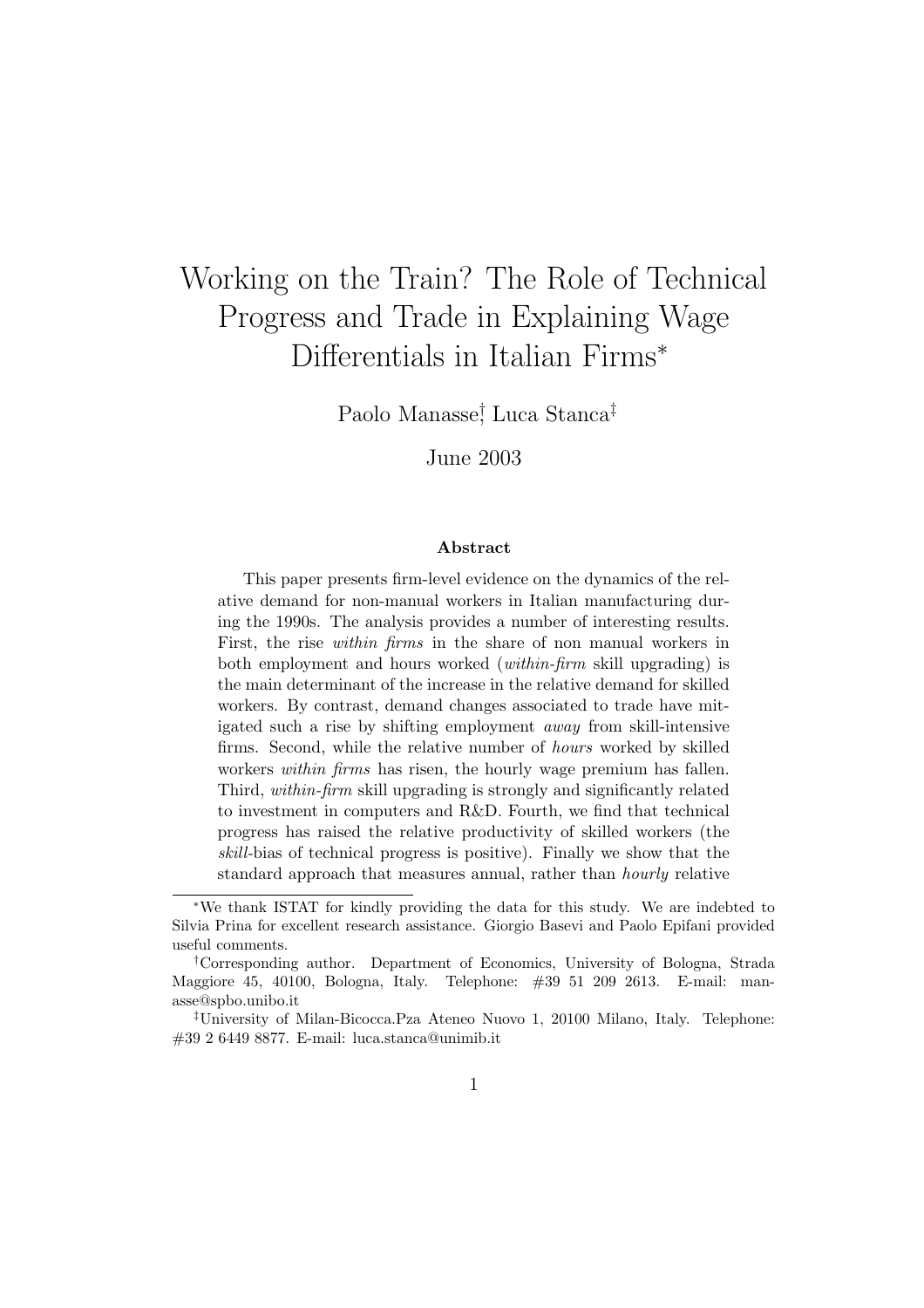wages, produces a downward bias in the estimate of the skill-bias of technical progress.

JEL Classification: F1, F16, J31, O3

Keywords: wage differentials, skill bias, technical progress, globalization.

#### 1 Introduction

Once upon a time, before the era of portable computers and cellular phones, commuters on the Milan-Rome train route broadly fell into two categories: first class travellers, mainly business people and academics, usually spending their time reading the financial and general press, or taking naps (the latter); economy class travellers, mainly families, young people and tourists, often involved in animated conversations with fellow travellers, typically about soccer or politics. Nowadays, first-class travellers can be seen silently hunched over their laptops, or heard noisily talking business over their cellular phones. Most second-class travellers still chat their way to their destination, although now over cellular phones, and some watch DVD's on their lap-tops. Academics, now travelling in economy class, either read newspapers or work on their laptops (or take naps).<sup>1</sup>

This anecdotal evidence suggests three working hypotheses: 1. technical progress in Italy, as in many other countries, has been skill-biased, that is, it has raised the relative productivity of more educated workers (first-class travellers presumably make a more productive use of personal computers) as well as the relative number of *hours* worked by skilled workers (first class travellers now work instead of relaxing); 2. relative wages in Italy have not (fully) adjusted to the change in relative productivity and hours (as a consequence, academics can lo longer afford to travel – and take naps – in first class); 3. possibly as a result, firms have considerably raised the proportion of non-manual workers in employment.

This paper explores these conjectures by investigating the dynamics of manual and non-manual employment and wages in Italian manufacturing during the 1990s. We present firm-level evidence on the sources and determinants of the increase in the demand for non-manual workers, based on a new data set, previously unavailable for research, that covers a large panel of

<sup>1</sup>We are grateful to Giorgio Basevi for this example.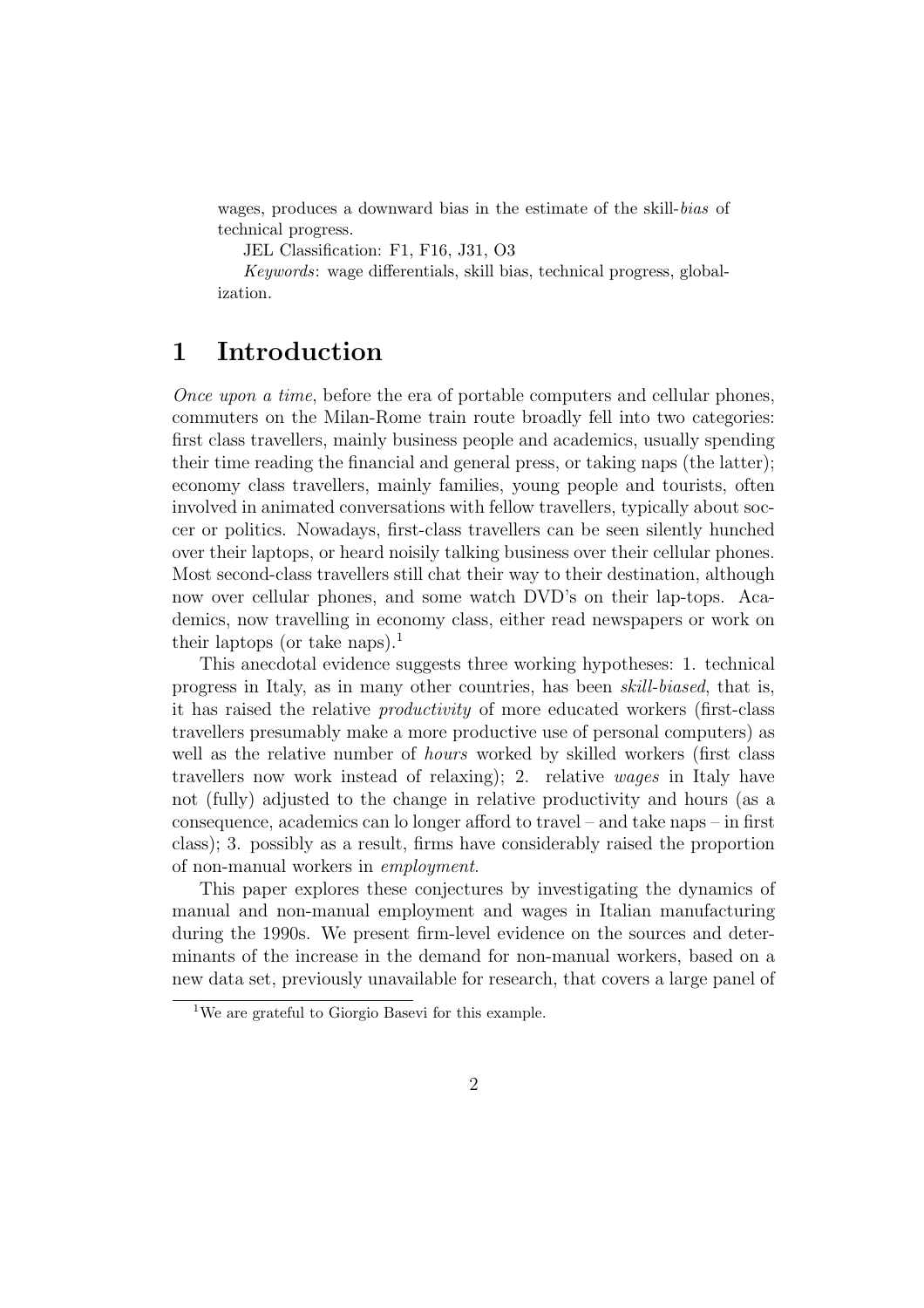manufacturing firms between 1989 and 1995. The analysis provides a number of results supporting these conjectures.

First, Italian firms have substituted unskilled for skilled workers at a rate comparable to those experienced in other industrialized countries, with hightech firms playing a leading role in this process (within-firm skill upgrading is the main determinant of the shift in relative labor demand in the nineties). Second, the relative stability of annual wage differentials within firms hides an important composition effect: at firm level the relative number of hours worked by skilled workers has risen, whereas relative *hourly wages* have fallen. Thus substitution toward skills has occurred not only in terms of employment but also in terms of hours worked. By contrast, demand changes associated to trade have moved employment away from skill-intensive firms, contributing to moderate the change in relative factor prices: between-firm employment shifts have reduced the relative demand for skills. Third, within-firm skill upgrading, measured by changes in both relative employment and number of hours, is strongly and significantly related to investment in computers and R&D. Fourth, we find that technical progress has significantly raised the relative productivity of skilled workers (we estimate a positive skill-bias of technical progress). Finally, we show that the conventional approach that measures annual, rather than hourly relative wages, produces a downward bias in the estimate of the skill-bias of technical progress. The reason is that changes in relative hours worked are incorrectly attributed to changes in factor prices rather than quantities.

The paper is structured as follows. Section 2 briefly discusses the theoretical background of the analysis and relates the present work to the literature. Section 3 provides a description of the data set and presents some stylized facts of wage and employment dynamics in Italy in the last decade. In section 4 we present a decomposition of the aggregate changes in the relative wage bill, employment and wages, into their respective *within-firm* and *between*firm components. Section 5 takes a closer look at the behavior of wages, and shows the implications of disaggregating annual wages into the number of hours worked and hourly wages. In section 6 we present evidence from firm-level regressions to provide an interpretation of the observed wage and employment dynamics, and section 7 focuses on the bias of skill-biased technical change. Section 8 concludes with a discussion of the main results.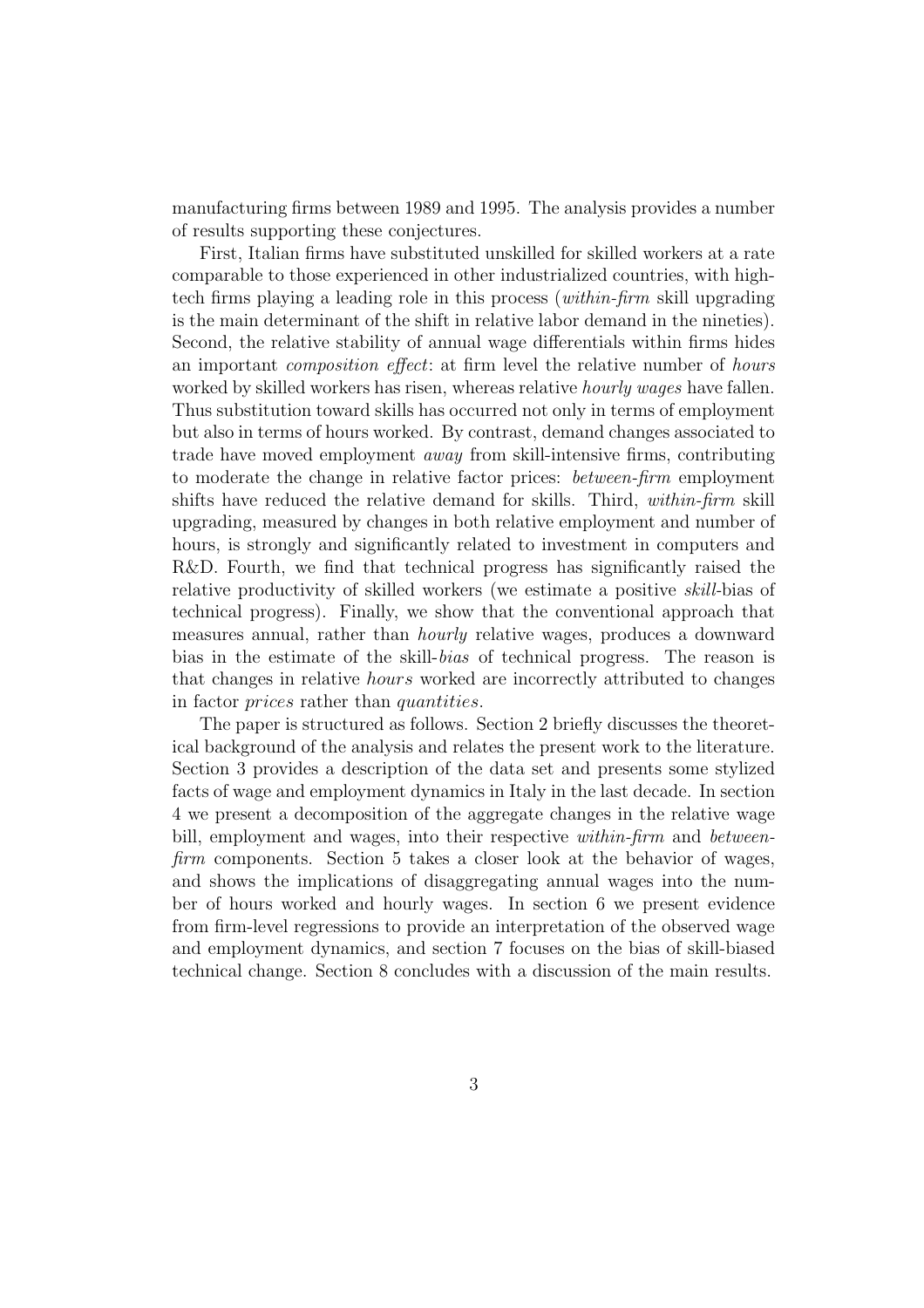### 2 Technology, trade and wages

In the last two decades labor markets in OECD countries have witnessed a significant change in the structure of employment and wages for skilled and unskilled workers. In the United States and the United Kingdom, both the share of non-manual employment and the wage differential between manual and non-manual workers have grown considerably since the early 1980s.<sup>2</sup> In continental Europe, wage differentials have been stable, and most of the adjustment has taken place on the quantity side, with rising non-manual workers' employment rates and manual workers' unemployment rates.<sup>3</sup> The conventional wisdom for Europe is that the lack of adjustment in relative wages is due to more rigid labor market institutions (minimum wages, hiring and firing costs, centralized bargaining and union power, etc.), with unemployment rates adjusting to the falling demand for unskilled workers.

A large body of literature has attempted to provide an interpretation of these developments, $4$  with most studies concentrating on the determinants of the relative demand for skilled labor.<sup>5</sup> In particular, trade integration and technological change have been considered the main factors behind the rise in demand for skilled workers.<sup>6</sup> The "technology" view argues that technical progress has been skill-biased: new production practices associated to the introduction of computers have increased the relative productivity of skilled workers. This has led to higher relative demand, and in turn to higher employment share and wage premia for skilled workers. Empirically, skillbiased technical change is consistent with increased employment shares of skilled labor within individual sectors (or firms/plants, depending on the

<sup>&</sup>lt;sup>2</sup>See e.g. Katz and Murphy (1992)), Bound and Johnson (1992), Lawrence and Slaughter (1993), Berman, Bound, and Griliches (1994)) for the United States, and Haskel (1998), Haskel and Slaughter (2001b)) for the United Kingdom.

<sup>3</sup>See e.g. Freeman and Katz (1996), OECD (1997), Berman, Bound and Machin (1998), Machin and Van Reenen (1998), Card, Kramarz, and Lemieux (1998).

<sup>4</sup>For recent surveys of this literature see Haskel (2000) and Slaughter (1999).

<sup>5</sup>As for supply, Katz and Murphy (1992) argue that lower relative supply of skills could account only for a small part of the observed changes in relative wages in the United States between 1963 and 1987. See also Topel (1997) for an analysis of the supply-side determinants of wage inequality.

<sup>6</sup>Other expanations often proposed are outsorcing (see e.g. Haskel (1996), Feenstra and Hanson (1999)), and changes in institutional factors such as the decline of the influence of unions, collective bargaining, and lower minimum wages (see e.g. Gosling and Machin (1993) and Fortin and Lemieux (1997)).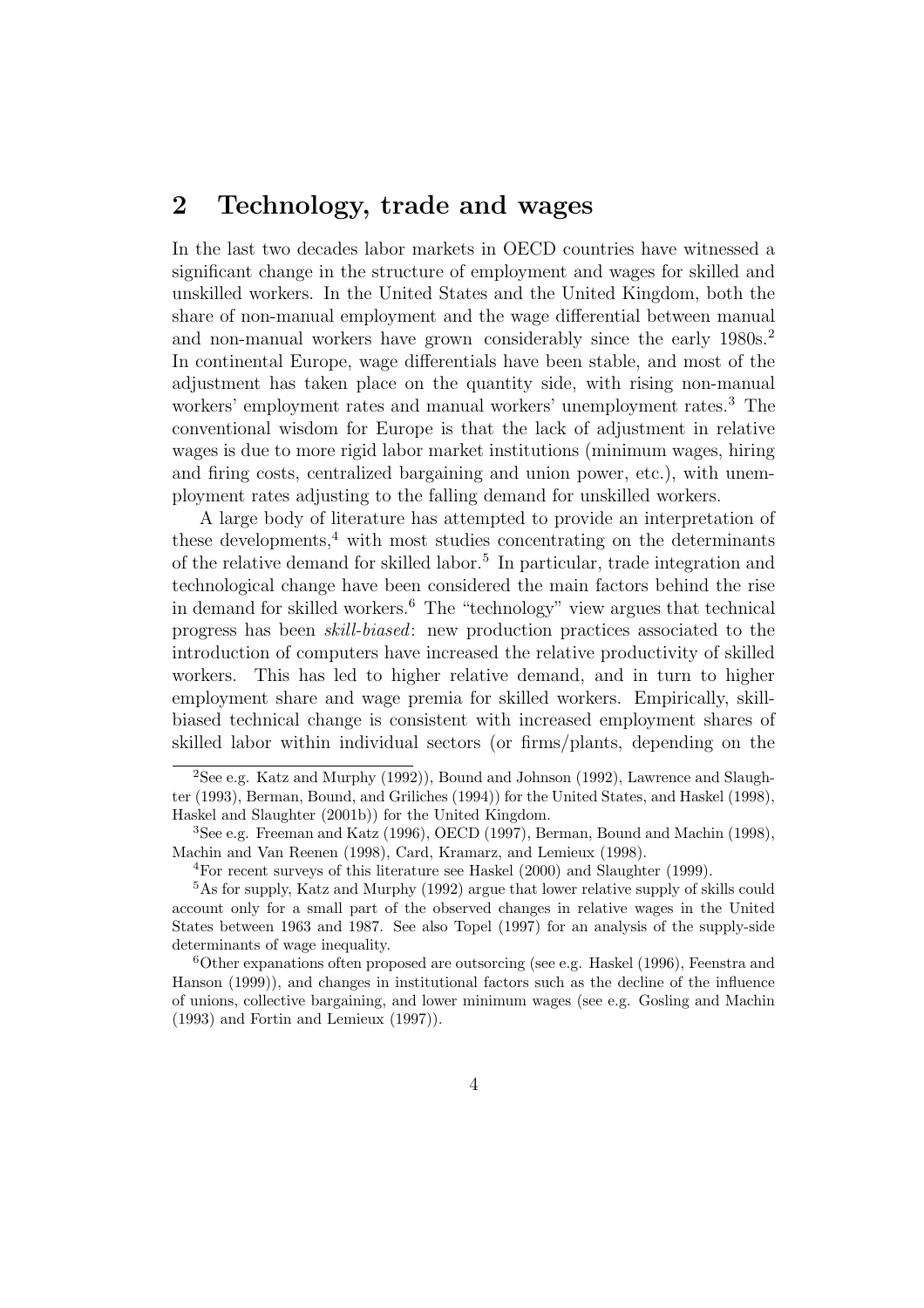level of aggregation and the specific way new technologies are adopted). The "trade" view points to Stolper-Samuelson effects of increased exposure to international trade.<sup>7</sup> According to advocates of this explanation, competition from developing countries has lowered the relative price of unskilled-intensive goods. As resources have shifted to sectors producing more profitable skillintensive products, the relative demand for manual workers has fallen. This argument thus "blames" the growth of trade in goods, services and factors in the past three decades (i.e. "globalization"). Empirically, the trade view is consistent with employment moving from skill-unintensive towards skillintensive sectors (firms or plants).

The broad consensus emerging from the early empirical literature, generally based on studies of industry data, is that, while international trade accounts for no more than 15-20% of the rise in wage differentials, the rest can be explained by skill-biased technical progress (see e.g. Bound and Johnson (1992) and Berman et al. (1994) for the United States, but also Berman et al. (1998) and Machin and Van Reenen (1998) for an international perspective).<sup>8</sup> This conclusion is supported by two main findings. First, most of the aggregate skill upgrading is due to changes within industries, whereas the reallocation of employment between industries plays a smaller role. Second, within-industry skill upgrading is significantly related to a number of indicators of technological change.

This explanation has been recently challenged, both empirically and theoretically. At the empirical level, a number of studies based on firm- or plant-level data reach conclusions significantly different from those obtained on the basis of industry data. <sup>9</sup> Bernard and Jensen (1997), for example, find that within-industry increases in the demand for skilled labor can be largely attributed to shifts in employment between plants of the same industry (see also Bernard and Jensen (1995)), with exporting plants playing a major role.<sup>10</sup> Earlier studies, it is argued, have ignored important dynam-

<sup>7</sup>See Richardson (1995), Wood (1995) and Slaughter (1998) for recent surveys on the effects of trade on wage dynamics.

<sup>8</sup>A similar conclusion has been reached using both price (e.g. Leamer (1996), Feenstra and Hanson (1996)) and volume (e.g., Borjas, Freeman and Katz (1997)) data to capture the effect of trade on the labor market.

<sup>9</sup>Most plant- and firm-level analyses aim at assessing the links between exporting activity and productivity (see e.g. Bernard and Jensen (1999) and Bernard et al. (2000)) or the existence of learning effects associated with the exports status of firms (see e.g. Clarides, Lauch and Tybout (1998)).

<sup>&</sup>lt;sup>10</sup>For a theoretical explanation of this evidence see Manasse and Turrini (2001).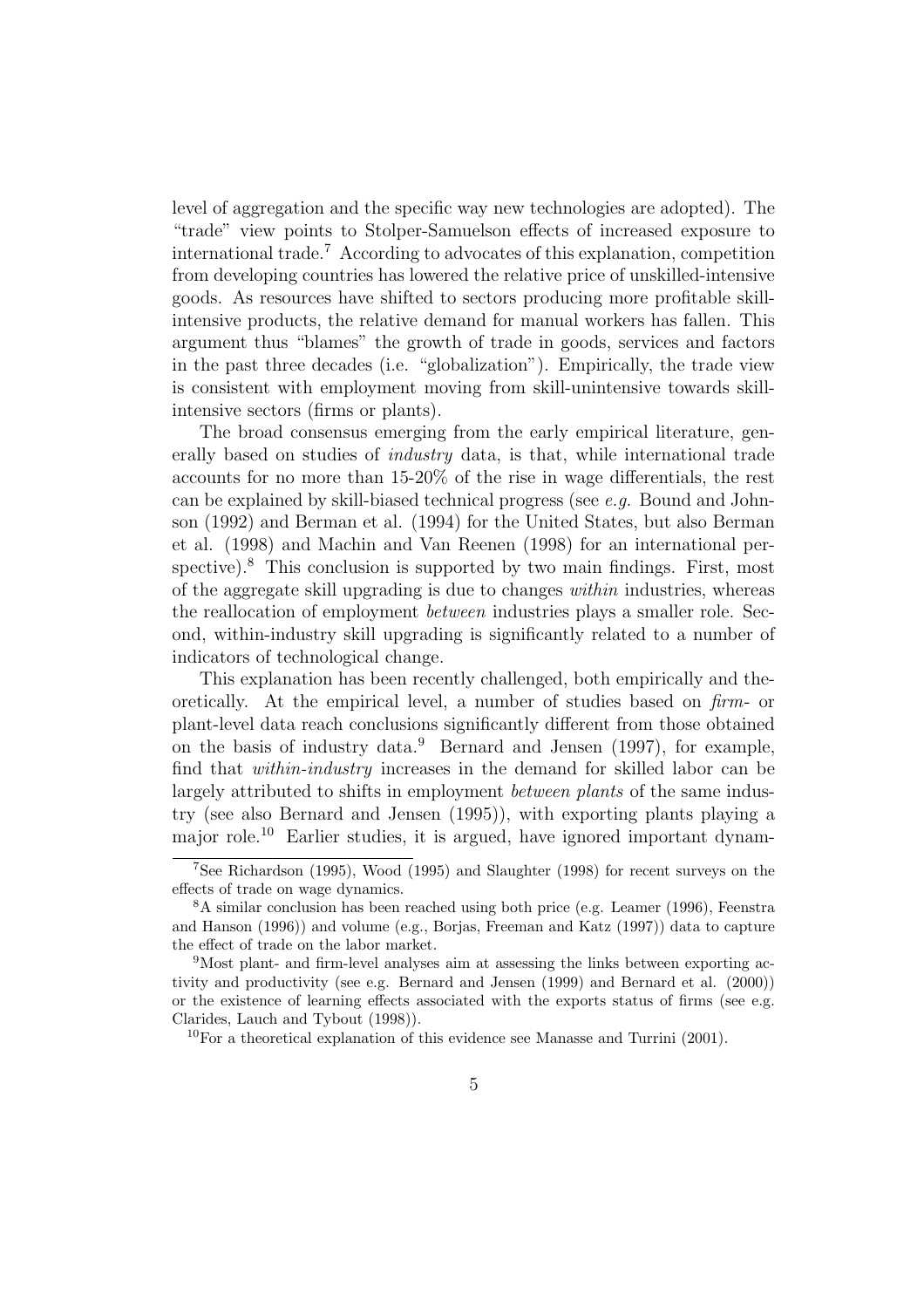ics occurring at the level of individual firms and establishments, and thus have largely underestimated the role of demand and trade. At the theoretical level, trade theorists have argued that what matters for factor prices (in a two-sector two-factor Heckscher-Ohlin economy) is the sector in which technical progress occurs, rather than its factor bias (see e.g. Leamer (1994,  $(1998)$ ).<sup>11</sup>

There are relatively few studies on the Italian case. Most of the existing evidence for Italy is based on industry-level data. Bella and Quintieri (2000) analyze a panel of manufacturing industries, and argue that trade competition has had a small impact on employment changes, whereas technological progress has played a major role. Faini et al. (1999) reach similar conclusions on the limited role of trade for labor market dynamics, using a panel of fourteen manufacturing sectors between 1985 and 1995. Among firm-level studies, Dell'Aringa and Lucifora (1994) look at a cross section of metal-mechanical firms to discuss the role of trade unions in affecting wage differentials.<sup>12</sup> Casavola et al. (1996) consider a large panel of firms between 1986 and 1990, finding that technological change explains most of the increase in relative employment. More recently, Manasse et al. (2001) analyze a panel of metal-mechanical firms and find that skill-biased technical change is the main determinant of skill upgrading, raising wage inequality within skilled workers (i.e. between managers and clerks) more than between manual and non-manual workers.<sup>13</sup>

Against this background, our paper contributes to the literature in several respects: data, methodology and, we think, results. As to the first aspect, we exploit a new and much more comprehensive data set for Italy, filling an important gap for assessing the role of technology and trade for this country; as to methodology, we provide a general and consistent approach to

<sup>11</sup>Krugman (1995), however, shows that this criticism rests on the assumption of local technical change affecting a small open economy. See Haskel (2000) for an interpretation of this debate, and Haskel and Slaughter (2001a) for empirical evidence on the role of sector bias for the dynamics of wage differentials.

<sup>12</sup>Erickson and Ichino (1995) and Dell'Aringa and Lucifora (2000) discuss the role of labor market institutions in explaining a compressed wage structure in Italy. Ferragina and Quintieri (1998) examine the relationship between export activity, productivity and performance. See also Quintieri and Rosati (1995) for an investigation of inter-industry wage differentials.

<sup>&</sup>lt;sup>13</sup>This study also finds that trade has dampened the effects of technology on the labor market, as employment has shifted towards unskilled-intensive firms (see also Faini et al. (1999)).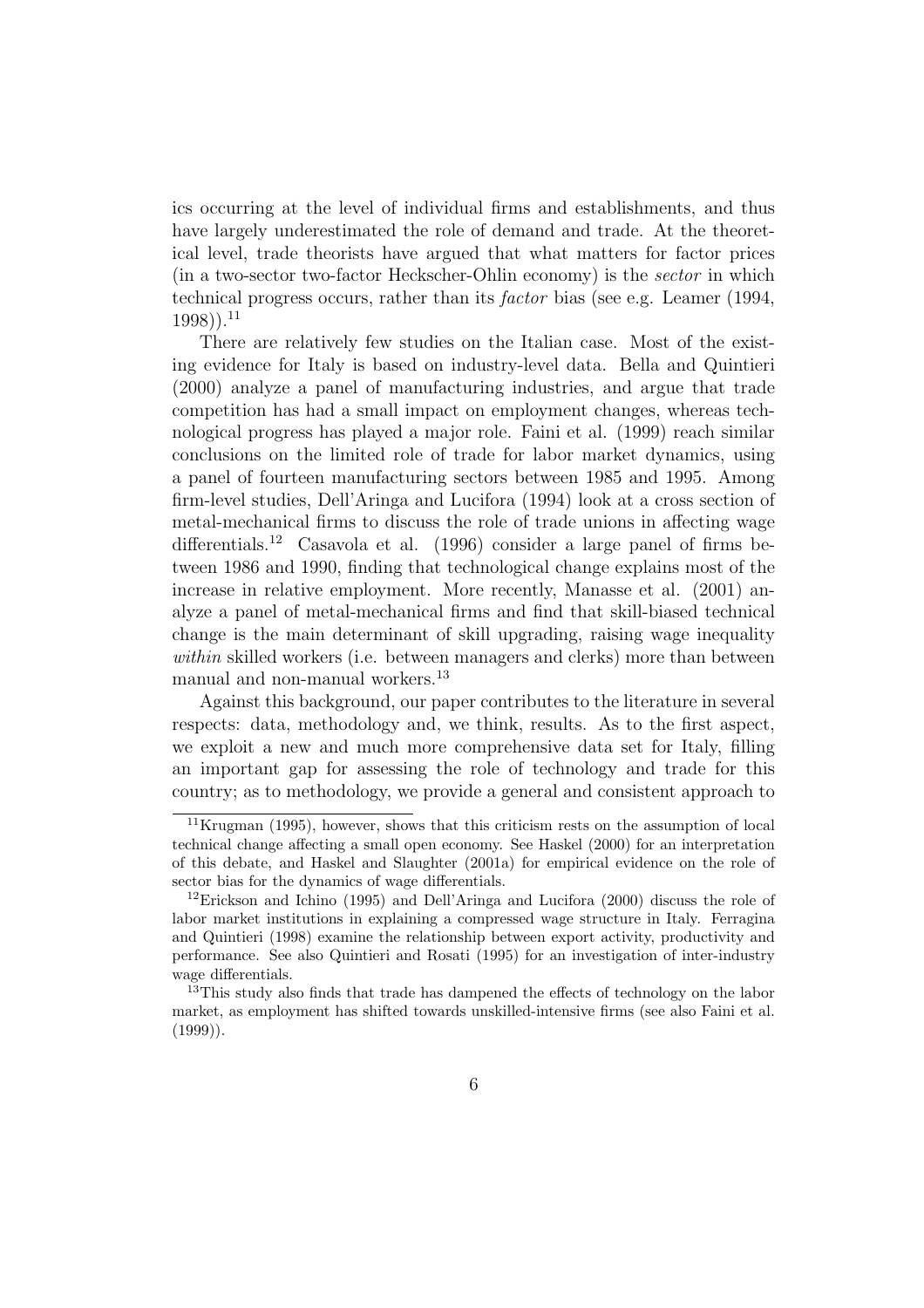firm-level between/within decompositions; moreover, we show how previous estimates of the role of technical progress may contain a "bias of the bias", by attributing changes in relative hours to factor prices rather than quantities.

#### 3 The data

Our analysis is based on firm-level data for the Italian manufacturing sector. The data set is drawn from the Statistical Information System on Enterprises (SISSI), developed by the Italian Statistical Institute (ISTAT, Central Directorate of Statistics on Institutions and Enterprises), and it combines information from four sources: the System of Accounts of Firms (SCI) and the Survey on Technological Innovation of Industrial Enterprises (INN), both collected on a yearly basis; the monthly statistics on Foreign Trade Flows (COE), and the Archives of Active Firms (ASIA, SIRIO, NAI).<sup>14</sup>

The data set provides information on the profit and loss account (sales, output, costs and outlays, value added, labor costs, capital depreciation and allowances, interests on debts, taxes, profits, etc.), the asset and liabilities account (real assets, financial assets and liabilities, financial and commercial credits and debits, etc.), firms' employment and wages, fixed capital formation, R&D and exports. Our sample consists of a balanced panel of 8441 manufacturing firms, covering about 22 per cent of total manufacturing employment, with annual observations from 1989 to 1995. Data on employment and wages are available separately for manual workers (trainees and production workers) and non-manual workers (clerks and executives).<sup>15</sup> The majority of firms in the sample  $(63\%)$  falls into the category of "medium" firms (between 25 and 100 employees), while 23% are "large" (more than 100 employees) and the remaining 14% are "small" (below 25 employees). As for the geographic distribution, 80% of the firms in the sample are located in Northern Italy, 15.5% in Central Italy and the remaining 4.5% in the South.<sup>16</sup>

Table 1 provides a preliminary description of the data, reporting sample

<sup>14</sup>See Sorce and Fazio (1999) and Corsini, Di Francescantonio and Monducci (1998) for a more detailed description of the construction of the data set.

<sup>15</sup>Wages include salaries, social contributions paid by the firm, and contributions paid by the firm to the severance-payment fund (TFR).

<sup>&</sup>lt;sup>16</sup>The three geographic areas are defined as follows. North: Piemonte, Valle D'Aosta, Lombardia, Alto Adige, Veneto, Friuli Venezia Giulia, Liguria, Emilia Romagna. Center: Toscana, Umbria, Lazio, Marche, Abruzzo, Molise. South: Campania, Basilicata, Puglia, Calabria, Sicilia, Sardegna.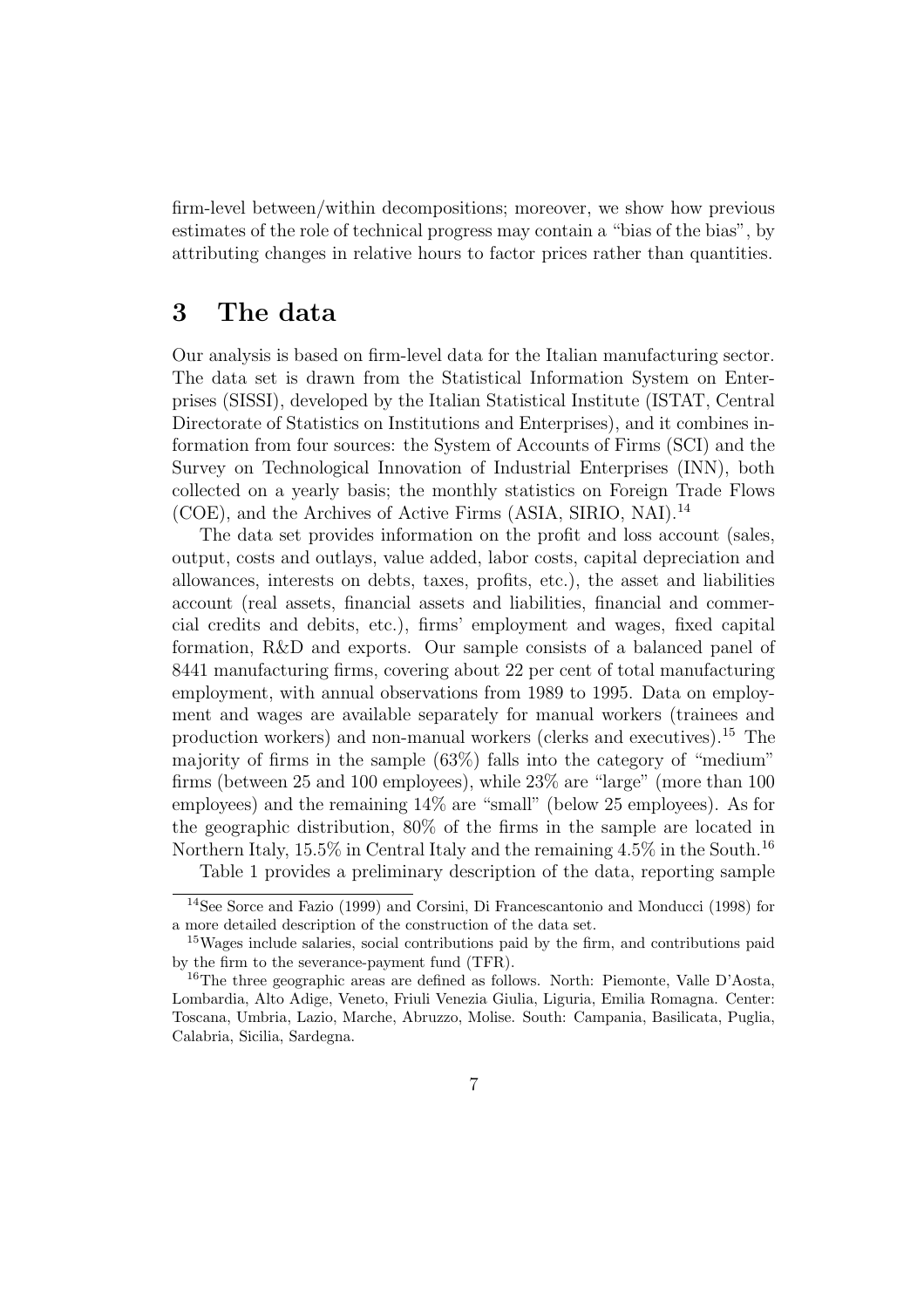and (appropriately defined) sub-sample averages for a number of wage and employment indicators. Column 1 shows the share of non-manual workers in the wage bill  $\left(\frac{WB_n}{WB_m}\right)$  $\frac{W B_n}{W B}$ , while columns 2 and 3 display its components: the ratio of the wage rate of non-manual workers over the average wage  $\left(\frac{W_n}{W}\right)$  $\frac{W_n}{W}$ , henceforth "skill premium"), and the share of non-manual workers in employment  $(\frac{E_n}{E_n})$  $\frac{E_n}{E},$ henceforth "skill intensity"). In the period 1989-1995, on average, the share of non-manual workers in the wage bill was 43.3 per cent, the skill premium 135.9 per cent, and skill intensity 31.8 per cent. Table 1 also reports, in columns 4 and 5, the average annual wage rate of non-manual and average workers  $(W_n = 68.2 \text{ and } W = 50.2 \text{ millions Italian lira, respectively});$  and, in columns 6 and 7, the number of non-manual and total employees in the sample  $(E_n = 43.3 \text{ and } E = 136 \text{ thousands, respectively}).$ 

Between 1989 and 1995 the share of non-manual workers in the wage bill rose by 3.5 percentage points (0.58 per cent a year, on average). This reflected a significant increase in skill intensity (2.4 per cent), with a relatively modest 0.8 per cent rise in the skill premium. Hence, relative wages in our sample conform to the "sticky" pattern found in other studies for earlier periods (e.g. Erickson, Ichino (1995)). The rise in skill-intensity, in turn, reflected an absolute increase of average non-manual employment (from 41.6 to 43.4 thousands) despite the contraction, from 137.8 to 133.2 thousands, of total employment (note that this implies that manual employment fell by 6.4 thousand units in our sample of firms).

The following blocks in Table 1 document the significant heterogeneity of firms in the sample as far as wages and employment are concerned. Grouping firms according to their size, larger firms pay substantially higher nominal wages than small and medium firms. Skill premia are highest in mediumsize firms (134.7 per cent) and lowest in small firms (128.5 per cent), while the wage bill share and skill intensity are increasing in size. Considering a classification based on the geographic distribution, firms located in the South are on average smaller (119.5 employees) and pay substantially lower wages than those in the rest of the country. Also, they appear to pay higher skill premia (140.2%) than those in the rest of the country, although they are characterized by lower wage bill shares  $(36\%)$  and skill intensity  $(25.7\%).$ 

Next, we consider two further classifications, according to their export activity and computer intensity. "High-export" ("low-export") firms are defined as those whose share of exports in total sales is above (below) the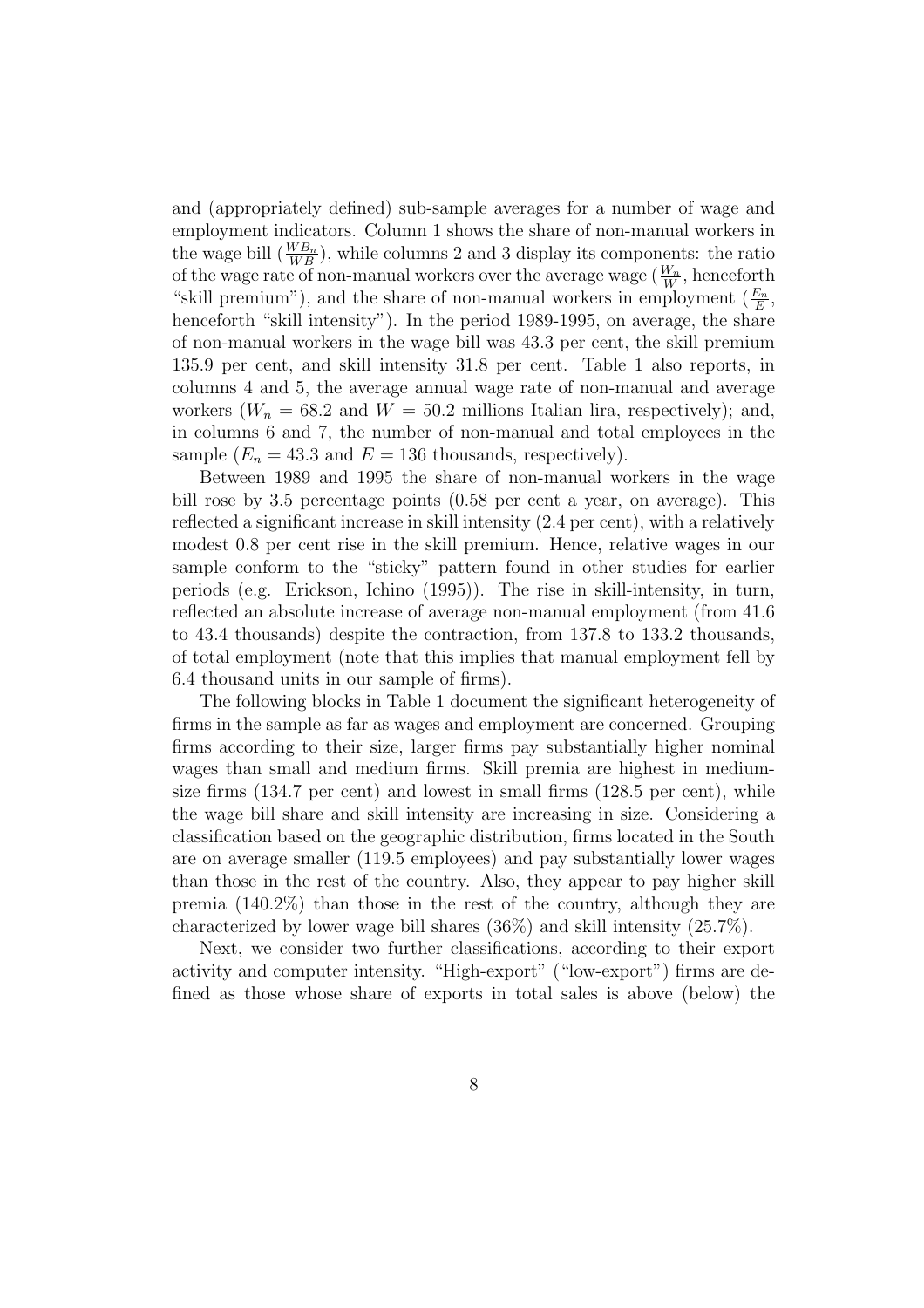median.<sup>17</sup> Similarly, "high-technology" ("low-technology") firms are defined as those whose share of computer stock over total capital stock is above (below) the median<sup>18</sup>. "High" and "low" exporters pay similar wages and have similar wage bill shares and skill intensity (despite the former being larger). "Technology-intensive" firms (henceforth "high-tech") employ a substantially higher proportion of skilled workers  $(35.4\% \text{ against } 27.2\%)$ . Despite paying higher salaries for both types of workers, the wage differentials are surprisingly lower in high-techs. The share of skilled worker in the wage bill is about 10 percentage points higher than low-tech firms.

Table 2 groups high/low-tech firms and high/low-export firms by size, since some of the features previously observed may be simply due to differences in scale. The figures suggest that the features of high-tech firms do not depend on their size: high-tech firms are more skill-intensive, pay lower premia, and have higher non-manual wage bill share than low-tech firms in all size groups. On the other hand, the similarities between high- and lowexporters in the total sample turn out to be a fallacy of composition: small and medium high-exporters are more skill intensive and pay lower skill premia than low-exporters of the same size, while the converse is true for large high-exporters.

#### 4 Firm-Level Decompositions

In this section we present firm-level decompositions in order to provide an interpretation of the aggregate annual wage and employment changes described above. We decompose the change in the relative wage bill into the respective contributions of employment skill-intensity and wage skill-premium. Each of these is further disaggregated into a between and a within component. The former reflects reallocations of employment and wages that occur between different firms, and presumably reflect demand shifts; the latter identifies changes in the employment and wage structure that occur within individual firms, and possibly reflect technical change. We depart here from the literature in an important aspect: instead of focusing on the decompositions for the relative wage bill and employment intensity taken in isolation (see e.g. Berman et al., (1994), Bernard and Jensen (1997), Berman et al. (1998), Machin and Van Reenen (1998)) we proceed by nesting the wage bill

<sup>&</sup>lt;sup>17</sup>Due to data limitations, the ratio of exports to total sales is only available for 1989.

<sup>18</sup>Thus this classification is based firms' inputs, rather than on their output.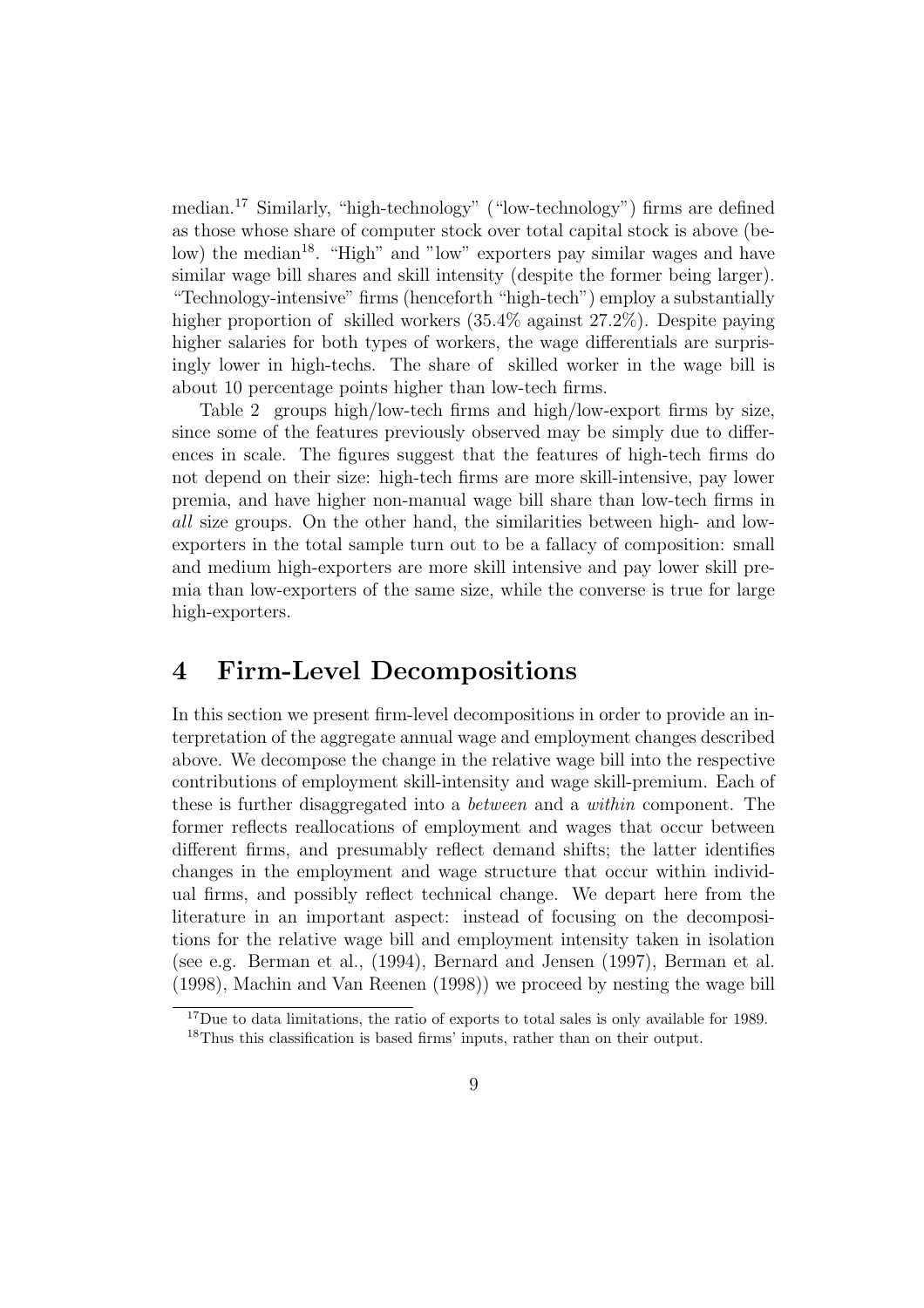with employment and wage decompositions. Unlike the standard approach, our methodology allows us to identify the respective contributions of annual wages and employment to the change in the wage bill share. Moreover, our approach provides explicit information on the changes of relative wages (see also Manasse et al., 2001).

Let the firms in the sample be indexed by superscript  $i = 1, ..., I$ , and denote manual and non-manual workers with subscripts  $m$  and  $n$ , respectively (so that  $E_n^i$  and  $W_n^i$  denote non-manual employment and wage in firm i). n Firm *i* employs  $E^i = E_n^i + E_m^i$  workers. Total employment is  $E = \sum_i E^i$ , and total non-manual employment is  $E_n = \sum_i E_n^i$ . The average wage at the firm is defined as  $W^i = \frac{W_n^i E_n^i + W_m^i E_m^i}{E_n^i + E_n^i}$  $\frac{E_n^i + W_m^i E_m^i}{E_n^i + E_m^i} = \frac{W B^i}{E^i}$  and the non-manual wage at the firm is defined as  $W_n^i = \frac{\tilde{W}_n^i E_n^{i''}}{E_n^i} = \frac{WB_n^i}{E_n^i}$ . Finally, let  $W = \frac{\sum_i W^i E^i}{\sum_i E^i}$  $\frac{\sum_i W^i E^i}{\sum_i E^i} = \frac{WB}{E}$ E and  $W_n = \frac{\sum_i W_n^i E_n^i}{\sum_i E_n^i} = \frac{WB_n}{E_n}$  $\frac{\sqrt{E_h}}{E_n}$  denote the (sample-wide) average mean wage and mean non-manual wage, respectively.

The change in the share of non-manual workers in the wage bill can be decomposed as follows:

$$
\Delta(\frac{WB_n}{WB}) = \Delta \sum_{i}^{I} \left(\frac{W_n^i E_n^i}{W E}\right) = \sum_{i=1}^{I} \left[ \Delta \left(\frac{W_n^i}{W}\right) \overline{\left(\frac{E_n^i}{E}\right)} + \Delta \left(\frac{E_n^i}{E}\right) \overline{\left(\frac{W_n^i}{W}\right)} \right]
$$
(1)

where  $\Delta$  denotes time difference and the upper bar denotes an average over time. The first term in the square brackets in (1) is the sum of changes in wage premia, weighted by the time-average share of non-manuals in employment (Wtot). The second term is the sum of changes in skill intensities, weighted by the corresponding time-average of wage premia (Etot).

Consider first the employment component  $(Etot)$ . This may rise for two reasons: either individual firms have, on average, become more skill-intensive (within effect), or employment has shifted towards firms that are relatively intensive of skilled workers (between effect). Similarly, for the wage component (Wtot) higher wage premia may be due either to the fact that individual firms have, on average, paid higher skill premia (within effect), or to the fact that average wages have grown more rapidly in firms paying relatively higher premia (between effect). In order to disentangle these different sources, we decompose the two terms in equation (1) into their respective between and within components.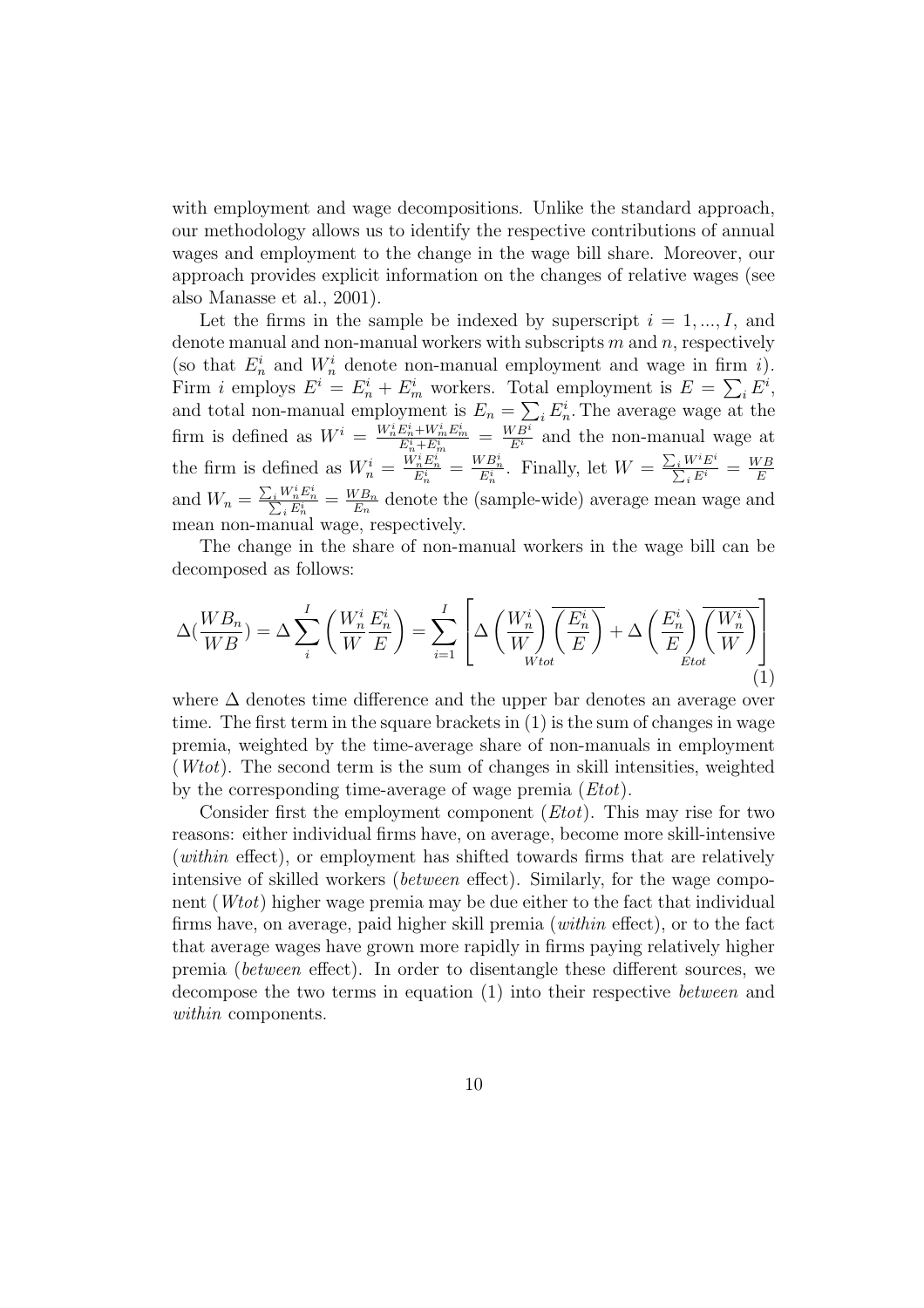The (weighted) employment component can be written as follows:

$$
\sum_{i}^{I} \Delta \left(\frac{E_{n}^{i}}{E}\right) \overline{\left(\frac{W_{n}^{i}}{W}\right)} = \sum_{i}^{I} \left[ \Delta P_{n}^{i} \overline{S^{i}} + \Delta S^{i} \overline{P_{n}^{i}} \right] \overline{\left(\frac{W_{n}^{i}}{W}\right)}
$$
(2)

where  $P_n^i = \frac{E_n^i}{E_i^i}$  is the proportion of skilled workers in firm *i*'s employment, and  $S^i = \frac{E^i}{E}$  $\frac{E^i}{E}$  is the share of firm i in total employment. The first term in square brackets represents the change in the non-manual employment share that can be attributed to changes in firms' *factor proportions*,  $P_n^i$ , keeping constant their relative size,  $S<sup>i</sup>$ . This reflects shifts in factor intensity within firms (henceforth denoted with  $Ewit$ ): if positive, it suggests that on average firms have substituted unskilled with skilled workers. The second term gives the part of the total change that can be attributed to the change in firms' employment share or relative  $size, S<sup>i</sup>$ , keeping each firm's factor proportions constant. This reflects movements of employment between firms (and is denoted by  $Ebet$ : if positive, it suggests that employment has shifted, on average, towards skill-intensive firms.

Similarly, the (weighted) wage component can be disaggregated as follows:

$$
\sum_{i}^{I} \Delta \left(\frac{W_{n}^{i}}{W}\right) \overline{\left(\frac{E_{n}^{i}}{E}\right)} = \sum_{i} \left[ \Delta D_{n}^{i} \overline{R^{i}} + \Delta R^{i} \overline{D_{n}^{i}} \right] \overline{\left(\frac{E_{n}^{i}}{E}\right)} \qquad (3)
$$

where  $D_n^i = \frac{W_n^i}{W^i}$  is the wage differential paid by firm i, and  $R^i = \frac{W^i}{W}$  $\frac{W^i}{W}$  is the relative wage paid by firm  $i$  as a ratio of the average (sample-wide) wage rate. The first term in square brackets is the part that can be attributed to changes in firms' wage differentials,  $D_n^i$ , keeping constant their relative wages,  $R<sup>i</sup>$ . This is the wage-within component (*Wwit*): if positive, it suggests that on average firms have raised skill premia. The second term accounts for the changes in firms' relative wage rates, keeping their wage premia constant. This is the *between* component (*Wbet*): it is positive if, on average, wages have risen faster in firms that pay higher premia.

Summing up, within-firm movements presumably reflect factor -specific shocks, such as changes in the relative factor productivity and/or wage premia, due to skill-biased technical progress. Between movements presumably reflect firm and sector-specific shocks, such as changes in domestic and for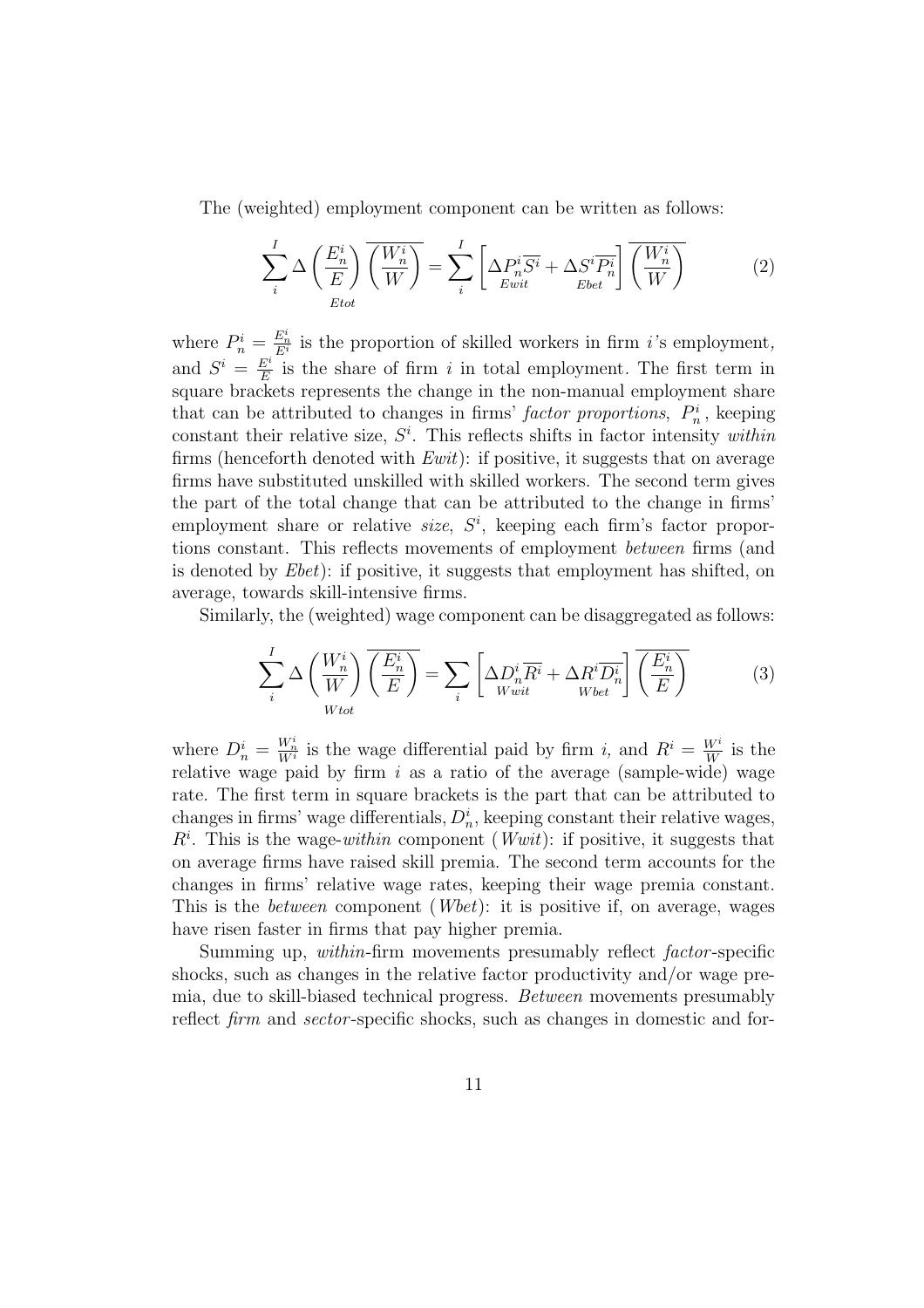eign demand affecting market shares and/or average wage rates.<sup>19</sup>

Table 3 presents the results of the decompositions in equations (1-3): the average annual change of the share of non manual workers in the wage bill  $(WBtot)$ , and the contributions of the change in skill intensity  $(Etot)$  and the change in skill premium (Wtot), split further into their respective between and within contributions (*Ebet, Ewit, Wbet, Wwit*). The first row displays the results for the overall sample of firms.<sup>20</sup> Between 1989 and 1995 the share of non manual workers in the wage bill rises on average by 0.58 per cent a year. This is largely accounted for by the skill intensity component  $(Etot = 0.51$  per cent), with a smaller contribution of the wage premium component ( $W\tau t = 0.07$  per cent). Interestingly, the rise in the proportion of skilled workers in employment is due to substantial within-firm substitution of unskilled with skilled labor ( $Ewit = 0.63$  per cent a year), whereas the between component is negative ( $Ebet = -0.12$  per cent), partially offsetting the effect of the within component.

This means that, on average, employment has moved towards unskilledintensive firms, thus moderating the rise in the proportion of skilled workers in employment.<sup>21</sup> Looking at the wage components, most of the (very small) total change can be attributed to the between effect  $(Wbet = 0.06$  per cent): on average wages have risen somewhat faster in firms paying higher skill premia.

Rows 2 and 3 of table 3 divide the 1989-95 sample into two four-year subperiods (1989-92 and 1992-95). The results indicate that, for both relative employment and wages, changes were much larger in the first sub-period: the share of non-manual workers in the wage bill rose at an average annual rate of 1 per cent between 1989 and 1992, as opposed to just 0.17 per cent between 1992 and 1995. It is interesting to observe that this deceleration is largely explained by the employment component. In particular, the relative expansion of employment in *unskilled*-intensive firms (the negative *Ebet*) occurs only in the second sub-period, 1992-95, a period of booming manufacturing exports, particularly for low skill intensive firms, spurred by a rapidly depreciating real exchange rate (see Manasse et al. (2002)). In the same

<sup>19</sup>Clearly, demand and trade may indirectly affect within-firm changes through their impact on factor prices (see below).

<sup>&</sup>lt;sup>20</sup>Note that the lower number of observations (compared to table 1) is due to the presence of firms employing only manual workers.

<sup>21</sup>This result confirms the findings in Manasse et al. (2001) for the metal-mechanical sector. See also Faini et al. (1999) for similar results based on industry data for Italy.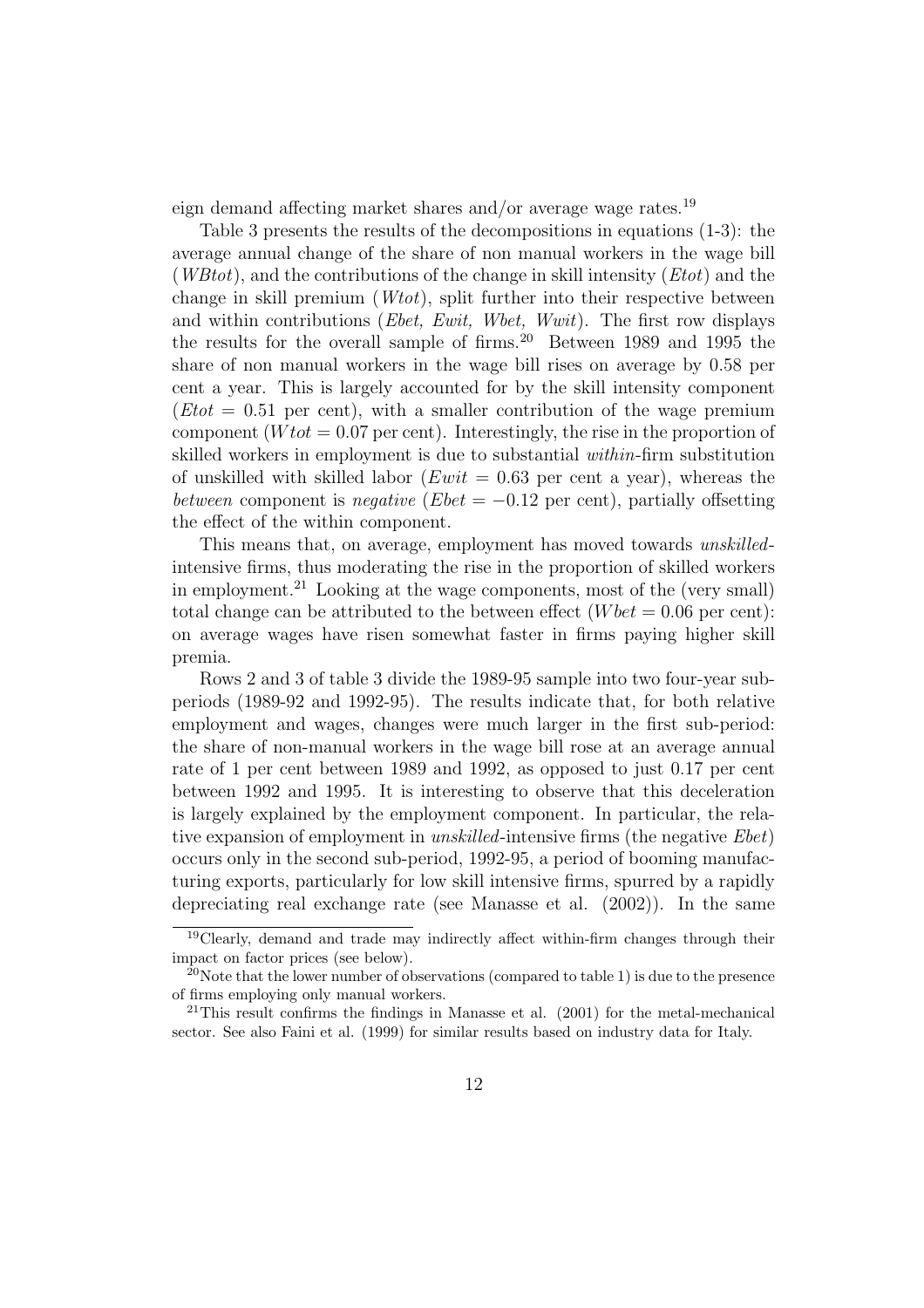period skill-upgrading (the positive Ewit) also slows down.

The next blocks in table 3 show the contributions of individual subsamples of firms to the overall decomposition. Looking at the classification of firms by their computer-intensity, two interesting features appear from the table. First, high-tech firms account for a large share of the rise of skill intensity within firm  $(Ewit$  about 0.40 per cent as opposed to 0.24 per cent for low-tech firms). This finding is consistent with the hypothesis that new technologies (computers) and skills are complement, so that technical change has indeed been skilled-biased. Second, high-tech firms also entirely account for the negative employment between component, Ebet. Thus high tech firms, the most active in raising their skill intensity, have lost market shares during this period. Looking at the classification of firms by their export activity, we observe an important result: high-export firms account entirely for the negative employment between component. The last two findings suggest that the Italian specialization pattern in international trade is shifting employment towards unskilled-intensive goods and away from computer-intensive firms.<sup>22</sup> Notice also that, when we classify firms jointly for computer-intensity and export-activity, skill-upgrading  $(Ewit)$  occurs equally for all high-tech firms (irrespective of being high or low exporters), whereas the loss of employment share *(Ebet)* is more evident among high-tech exporters.

#### 5 Hours and hourly wages

In this section we examine our "working on the train" conjecture that technical progress affects on the relative number of hours worked by non manual workers. The point here is that considering *annual* rather than *hourly* wages, that is lumping together the number of hours with the hourly wage rate, as generally done in the literature, is potentially misleading. When hours change, this erroneously shows up in factor prices (annual wages) rather than in factor quantities (total hours employed). Thus the previous decompositions may be misleading, and estimates of the skill-bias of technical progress (see below) may be biased.

We obtain the average number of hours worked per employee in firm  $i(h^i)$ 

<sup>22</sup>It should be noted that the negative employment between component is largely attributable to large firms (-0.13 per cent). Within these firms, high-exporters are indeed less skill intensive than low-exporters (relative skilled employment is 33.5 and 36.4, respectively).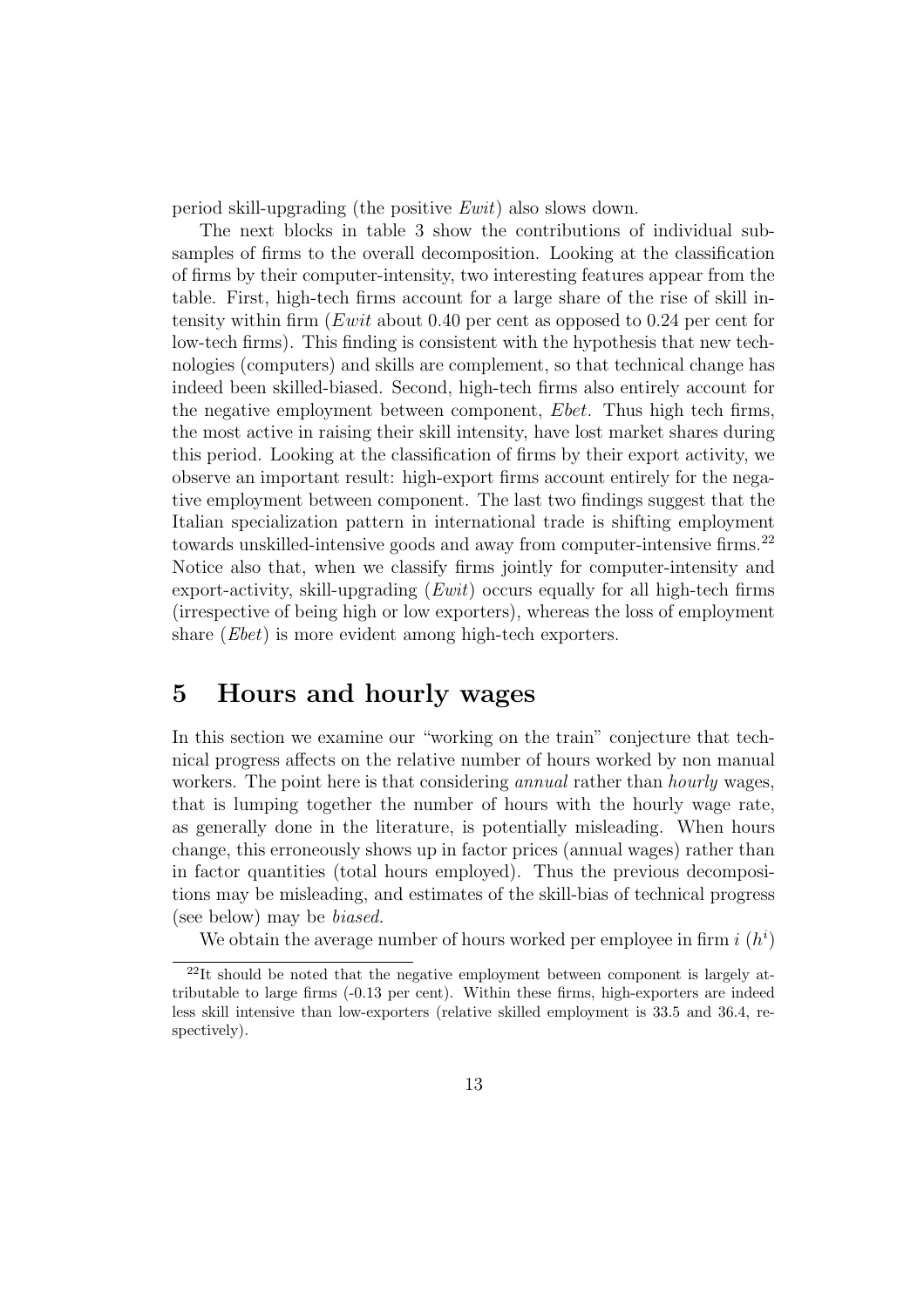by dividing the number of hours worked in firm  $i(H<sup>i</sup>)$  by the number of its employees  $(E^i)$ :  $h^i = \frac{H^i}{E^i}$  $\frac{H^*}{E^i}$ . The hourly average wage at the firm is then defined as the ratio between the annual wage rate and the average number of hours per employee:  $\omega^i = \frac{W^i}{h^i}$  $\frac{W^i}{h^i}$ . The average non-manual hours and hourly wage rates at firm i,  $h_n^i, \omega_n^i$  are calculated similarly.

Table 4 shows sample and sub-sample means across firms for average worker's and non-manual worker's hours  $(h$  and  $h_n$ , respectively), hourly wage rates ( $\omega$  and  $\omega_n$ ), and the corresponding "hourly" skill intensity  $(\frac{h_n}{h})$  $\frac{\iota_n}{h})$ and wage premium  $\left(\frac{\omega_n}{\omega_n}\right)$  $(\frac{\partial n}{\omega})$ . In the entire sample, non manual employees work longer hours per year (1720.6 vs. 1665.2), and earn higher hourly wages than average workers (39.6 vs. 30.1 thousand lire per hour, corresponding to Euro 20.45 and 15.6 respectively). The average hourly skill premium and hourly intensity are thus 131.5 and 103.3 per cent, respectively. Looking back at Table 1, we see that in the total wage premium of 135,9 (first row, second column), only 131,5 (Table 4) is the actual price differential, the rest simply reflecting differences in hours. Looking at changes between 1989 and 1995, the hourly wage premium rises by 1.2 percentage points, while hourly skill intensity rises until 1993 and then falls back to just below the initial level. Comparing this with the change in relative annual wages  $(\frac{W_n}{W})$  $\frac{N_n}{W}$ ), Table 1 second column, we see that the modest rise in relative annual wages is (more than) entirely due to the rise in the hourly premium  $\left(\frac{\omega_n}{\omega_n}\right)$  $\frac{\omega_n}{\omega}$ ). The hourly wage premium is smaller in high-tech and high-export firms, while hourly skill intensity is relatively more uniform across firms.

Proceeding as before, we aim at separating the (between) changes resulting from compositional effects from those occurring at firm level (within). Thus we calculate between/within decompositions for the three components of the relative wage bill (see Appendix for details), employment  $(E)$ , hours worked  $(H)$  and hourly wages  $(HW)$ :

$$
\Delta(\frac{WB_n}{WB}) = (Ewit + Ebet) + (Hwit + Hbet) + (HWwit + HWbet)
$$
 (4)

The results, presented in Table 5, are revealing, particularly when compared with those reported in Table 3 . The apparent stability of annual wage premia within firms  $(Wwit = 0.01$  in table 3), hides the offsetting contributions of hours and hourly wages: relative non-manual hours have risen at the annual rate of  $Hwit = 0.19$ , while, given lack of adjustment in salaries, the within firm hourly premium  $HWwit$  has fallen at the same rate. Given that the relative price of an hour of skilled labor has actually declined, firms have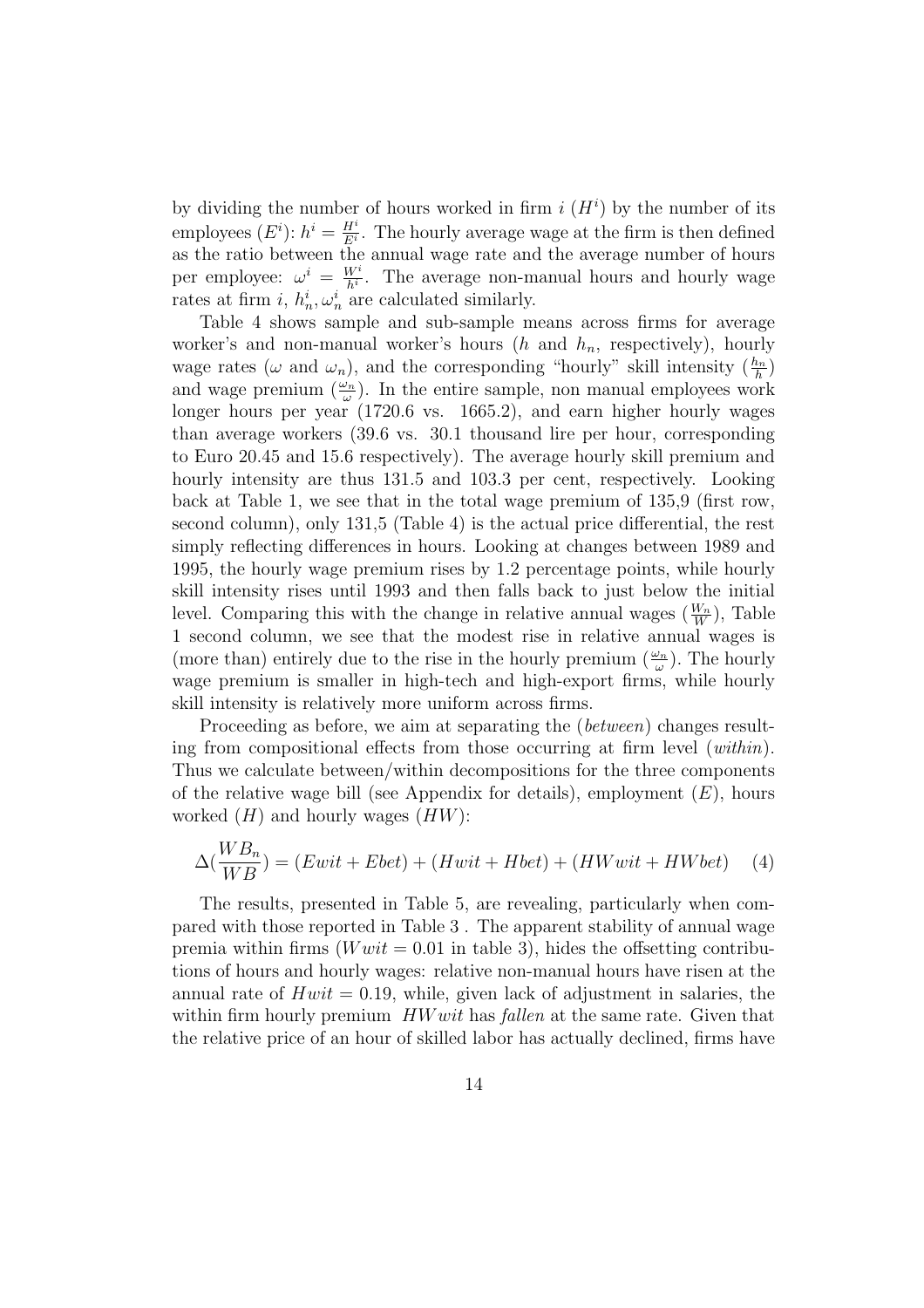substituted manual with non-manual workers not only in terms of employment levels (on the *extensive* margin), at the annual rate of  $Ewit = 0.63$ . but also in terms of hours (on the intensive margin), at the annual rate of  $Hwit = 0.19$ . The latter phenomenon is simply obscured when the standard definition of annual wages is used. Relative total non-manual hours have therefore risen approximately at the annual rate of  $0.63+0.19=0.82$ which is about one third above the estimate in Table 3. We now turn to the interpretation of these decompositions.

#### 6 Interpreting the decompositions

So far we have interpreted the within and between components as reflecting technology and demand shocks, respectively. This interpretation, however, is not warranted: within-firm changes may also be due to demand shocks. Suppose, for example, that the domestic relative price of unskilled-intensive ("traditional") goods rises, due to a change in preferences or to trade liberalization.<sup>23</sup> As new firms enter the "traditional" sector, the share of unskilled workers in employment rises (between effect). The resulting excess demand for unskilled workers lowers the wage premium, and induces firms to substitute manual with non-manual workers (a positive employment within effect). In this case, a demand shock (between firms) indirectly causes a (within firm) change in factor proportions. Attributing the latter to technology would be incorrect, and it would result in overestimating the role of technology (and underestimating that of demand or trade).

In this section we therefore examine whether it is correct to interpret within and between components as reflecting technology and demand, respectively. We regress the between and within changes of wages (both annual and hourly), employment and hours, on variables that proxy for firm-level demand and technology shocks. If the standard interpretation is correct, within-firm changes should be significantly related to technology but not to demand variables, while the converse should be true for between changes.

We use the rate of growth of total sales as an indicator of the change in demand for a firm's output, and consider two alternative indicators of technological change at firm-level: the ratio of investment in computers over total investment, and the ratio of research and development expenditures over

<sup>23</sup>We thank Paolo Epifani for raising this point.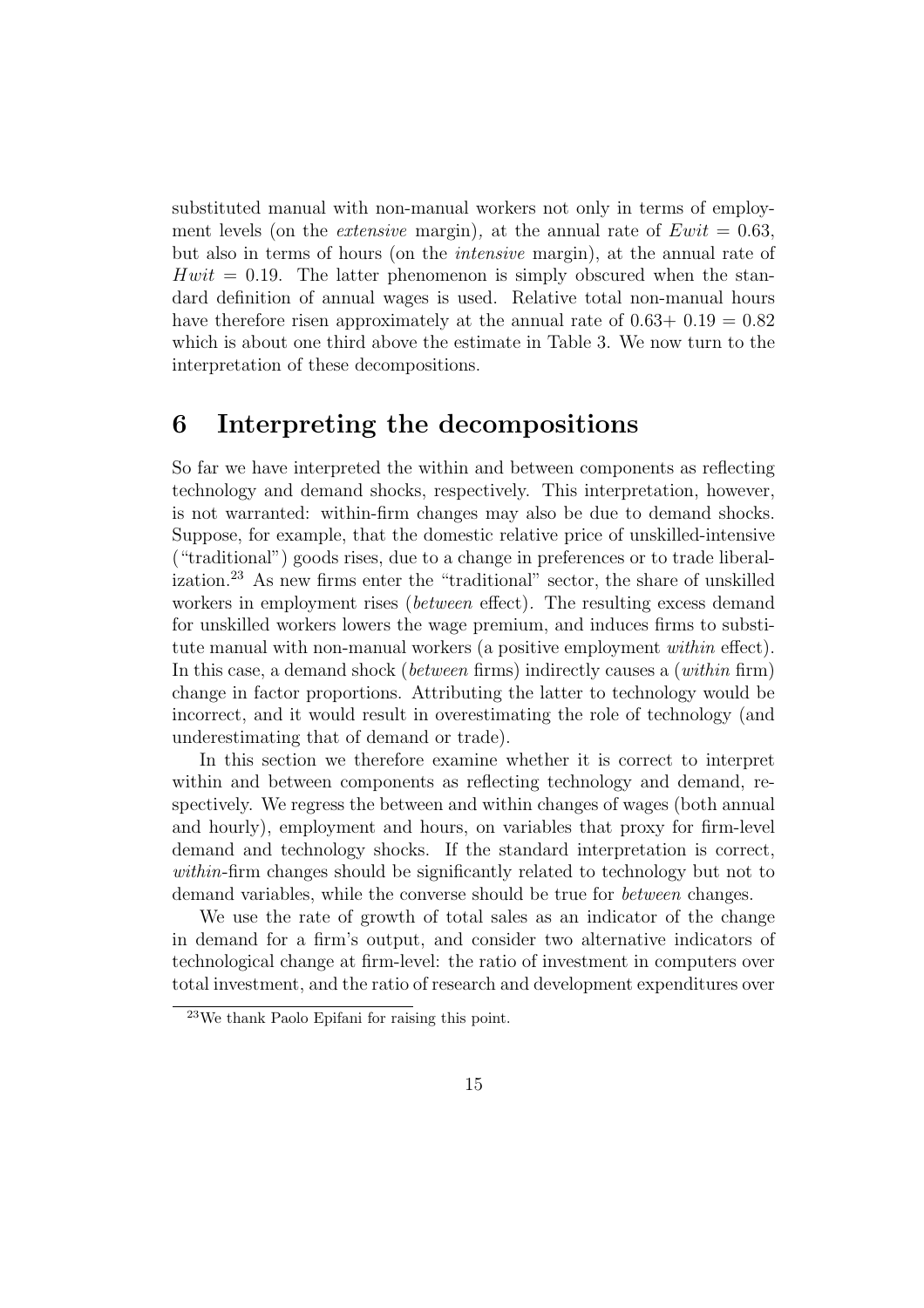total sales<sup>24</sup>. All the regressions include size, region, and industry dummies to allow for different firm and industry characteristics. The general specification is therefore:

$$
\Delta C_d^i = \alpha + \beta_1 \Delta l S^i + \beta_2 I C I^i + \beta_3 R D S^i + \sum_j \gamma_j D U M_j \tag{5}
$$

where  $\Delta C_d^i$  indicates firm i's contribution to the overall change in the relative wage bill, employment and (annual and hourly) wage ( $\Delta C = WB$ , E,  $W, HW, H$ , and the subscript  $d = bet, wit$  denotes between and within components, respectively;  $\Delta lS$  is the growth rate of total sales, ICI is the ratio of the firm's investment in computers over total investment, RDS is the ratio of Research and Development expenditures over total sales, and DUM represents a set of industry, size and geographic dummies.

The results of OLS estimation of equation (5), presented in table 6, are quite revealing <sup>25</sup> . The growth rate of sales has a positive and highly significant coefficient in all between regressions (with the exception of the hourly wage equation): demand shocks are positively related to between-firm changes in both employment and annual wages, but not to within changes (with the exception of hours,  $Hwit$ , and hourly wages,  $HWwit$ ). Looking at the technology indicators, the computer share of investment  $\overline{ICI}$  is positive and significant in the wage bill and employment within equations, while negative but never significant in the between equations. The research and development indicator RDS is positive but only marginally significant in the wage bill and employment within equations. Interestingly, it is positive and strongly significant in the equation for the within firm relative number of hours, *Hwit*. The results for hourly wages are less clear-cut: the within component is significantly related to both the growth of sales (positively) and the R&D indicator (negatively); the between component is not significantly affected by either demand or technology indicators.

Overall, the evidence suggests that between-firm changes for all the indicators examined are positively and significantly related to changes in demand. In addition, there is a positive and significant relationship between technical change, as measured by investment in computers and R&D intensity, and

<sup>&</sup>lt;sup>24</sup>The R&D variable also contains expenditures for patents, concessions, and copyrights. <sup>25</sup>The lower number of observations (from 8203 in the decompositions to 7377 in the regressions) is largely due to data limitations on the technology indicators: only 8005 and 7830 observations, respectively, are available for the computer intensity and research and development indicators.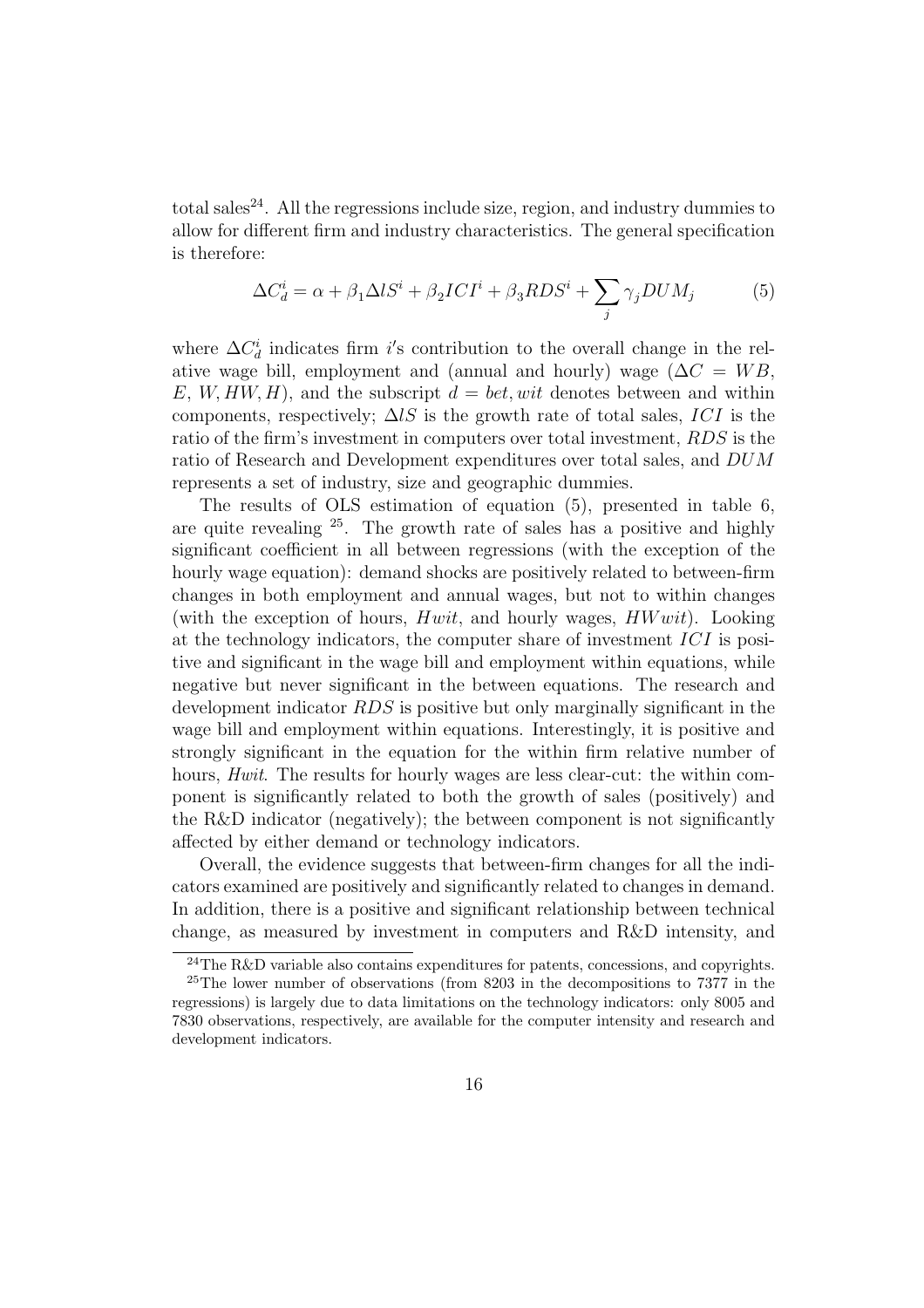within-firm skill upgrading both on the extensive margin (number of employees) and the intensive margin (number of hours worked per employee).

#### 7 The biased bias of technical change

In the previous sections we found that main determinant of the rise of the non-manual employment and wage bill shares is firms substituting nonmanual for manual workers. In this section, we use a cost function framework to measure effect of technical change on the relative productivity of non-manual workers (the so called skill-bias of technical change). We find a positive and significant skill-bias. Also, we show that the common practice of defining relative wages in terms of annual, rather than hourly, salaries, produces a downward bias in the estimates of the skill-bias as well as of the elasticity of factor substitution.

In order to isolate the effect of technical progress on factor shares, one needs to control for changes in factor prices and capital intensity: the rise in the share of skilled workers within firms may be simply due to a fall in their relative factor prices or to capital deepening when skills and capital are complement. Following the literature (see Binswanger, 1974) we therefore define technical progress as a reduction in unit cost (an inward shift of the unit-isoquant) at constant factor prices and capital intensity. Technical progress is neutral if, despite lower unit costs, firms on average do not change factor proportions, at given factor prices and capital intensity. However, if they increase on average the proportion of skilled workers in employment (when they pick a new tangency point on an lower isocost line of the same slope), then technical progress raises the relative productivity of non-manual workers and is defined skill biased.

Empirically, we implement this approach following Berman et al. (1994), and Brown and Christensen (1981). An equation for the wage bill share can be derived from a translog cost function with quasi-fixed factors of production. Assume that firms choose variable factors, manual and non manual labor, in order to minimize costs, subject to an output constraint. Production requires (manual and non-manual) labor and capital, which is fixed in the short run. The cost function has the translog functional form, and returns to scale are constant. Under these assumptions the change in the share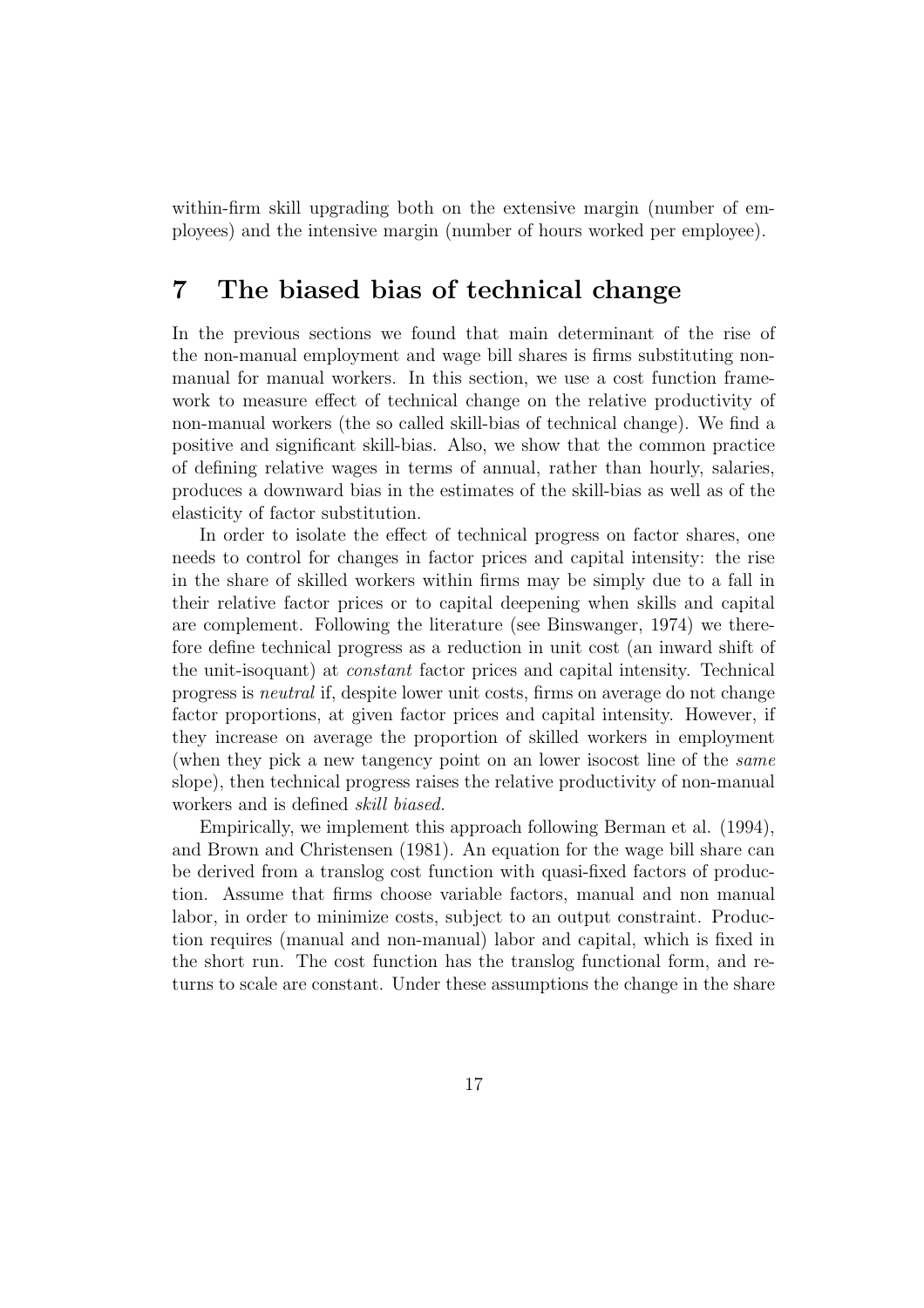of non-manuals in the wage bill can be written as follows:

$$
\Delta(\frac{WB_{n}^{i}}{WB^{i}}) = \alpha + \beta \Delta \ln(\frac{w_{n}^{i}}{w_{m}^{i}}) + \gamma \Delta \ln(\frac{K^{i}}{Y^{i}}) + \varepsilon^{i}
$$
(6)

where  $K_i$  and  $Y_i$  represent capital and value added, respectively (the actual specification also includes a set of industry, size and geographic dummies, as in (5)). Note that the intercept  $\alpha$  measures of the *average bias in technical change*, and the residual  $\varepsilon^i$  provides an estimate of the firm-specific bias. If the slope coefficient  $\beta$  is positive (negative) a change in relative price of a factor raises (lowers) its cost share, implying that the elasticity of substitution between inputs is below (above) unity  $\sigma = \frac{-\beta + s_n(1-s_n)}{s_n(1-s_n)}$  $\frac{\beta + s_n(1-s_n)}{s_n(1-s_n)}$ , where  $s_n = \frac{WB_n}{WB_n}$  $\frac{N B_n}{WB}).$ A positive (negative) estimate for  $\gamma$  implies that capital is complement (substitute) to non-manual labor, since it raises (lowers) its wage bill share at constant factor prices. In the following we present results obtained estimating the above equation using either annual or hourly wages  $(w = W, \omega)$  as explanatory variable.

Table 7 reports OLS estimation results using annual wages. We estimate equation (6) in its basic version , and subsequently add, either individually or jointly, the two indicators of technological change described above (computers as a share of total investment and R&D over sales). Starting from the basic specification, we see that the constant is positive and significant: the increase in the relative productivity of non manual workers (the bias of technical progress) occurs at an annual rate of 0.48 and thus raises the wage bill share of skilled workers by almost half of a percentage point per year. The change in relative wages have a positive and statistically significant coefficient, implying an elasticity of substitution between labor inputs of  $\sigma = 0.49$ . The coefficient of the capital-value added ratio is also positive and significant, indicating complementarity between capital and skilled labor. Capital deepening has thus contributed to skill upgrading. When we add to the basic model technology indicators individually (equations 2-3) or jointly (equation 4), both the computer share of total investment and R&D expenditures as a fraction of sales have positive and highly statistically significant coefficients. The estimate of the skill bias falls slightly (to 0.44) when explicit proxies of technical progress are included in the equation, while the estimated elasticity of substitution is remarkably stable across different specifications.<sup>26</sup>

 $^{26}$ The results are also robusts to the use of beginning-of-period levels for the technology indicators.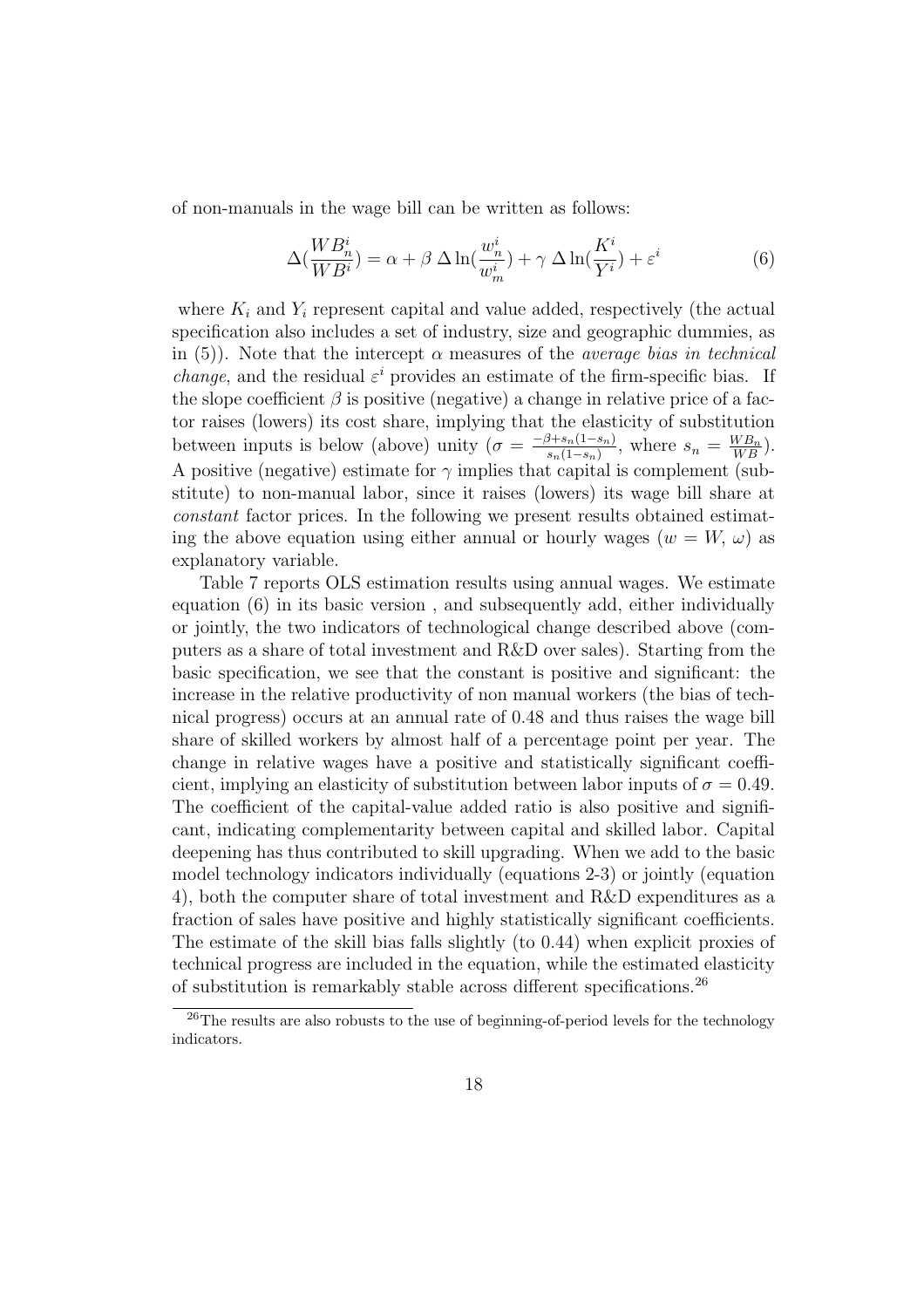Next we re-estimate the previous equation with hourly wages on the right hand side, and obtain the results shown of Table 8. Compared with those in Table 7, the parameters for capital deepening and the computer share in investment are virtually unchanged, while the estimates for the ratio of R&D expenditures over sales are more precisely estimated and almost double in size. Moving to hourly wages has two more important consequences: the estimated skill-bias rises consistently in all specifications, respectively from  $\alpha$  in the range (0.48, 0.44) to  $\alpha'$  in the range (0.52-0.48). Similarly, the estimated elasticity of substitution rises from  $\sigma = 0.49$  to  $\sigma' = 0.67$ . The reason for the larger estimated skill bias is the following: technical progress raises, as we saw, the relative number of non-manual hours, but when wages are incorrectly measured (on an annual, rather than hourly basis), this effect is attributed to higher relative factor prices, rather than to the bias. As for the larger elasticity of substitution, note that in the second specification this elasticity effectively measures the change in total hours (employment plus average hours) induced by a change in relative factor prices, so that the estimated elasticity must also be larger As long as technical innovation and skilled hours are complement, previous estimates of the skill-bias (and of the elasticity of substitution), e.g. Berman et al., 1994, Berman et al., 1998, are therefore likely to be biased downwards.

Summing up, our estimate suggests that skill-biased technological change has raised the relative productivity of non manual workers an annual rate of roughly half of a percentage point, and thus was the key determinant of the increase in the demand for non-manual workers in Italian manufacturing during the 1990s. We also found that in order to assess the role of technical progress on wage inequality and skill upgrading, it is important to disaggregate annual wage rates into the number of hours worked and their hourly price. The current practice in the literature fails to do so, and therefore erroneously attributes changes in hours to factor prices rather than quantities. This produces a downward bias in the estimated skill-bias of technical progress.

#### 8 Discussion and conclusions

This paper has presented firm-level evidence on the dynamics of wage premia and relative employment and hours in Italian manufacturing in the nineties. We have exploited a brand new data set, previously unavailable for research,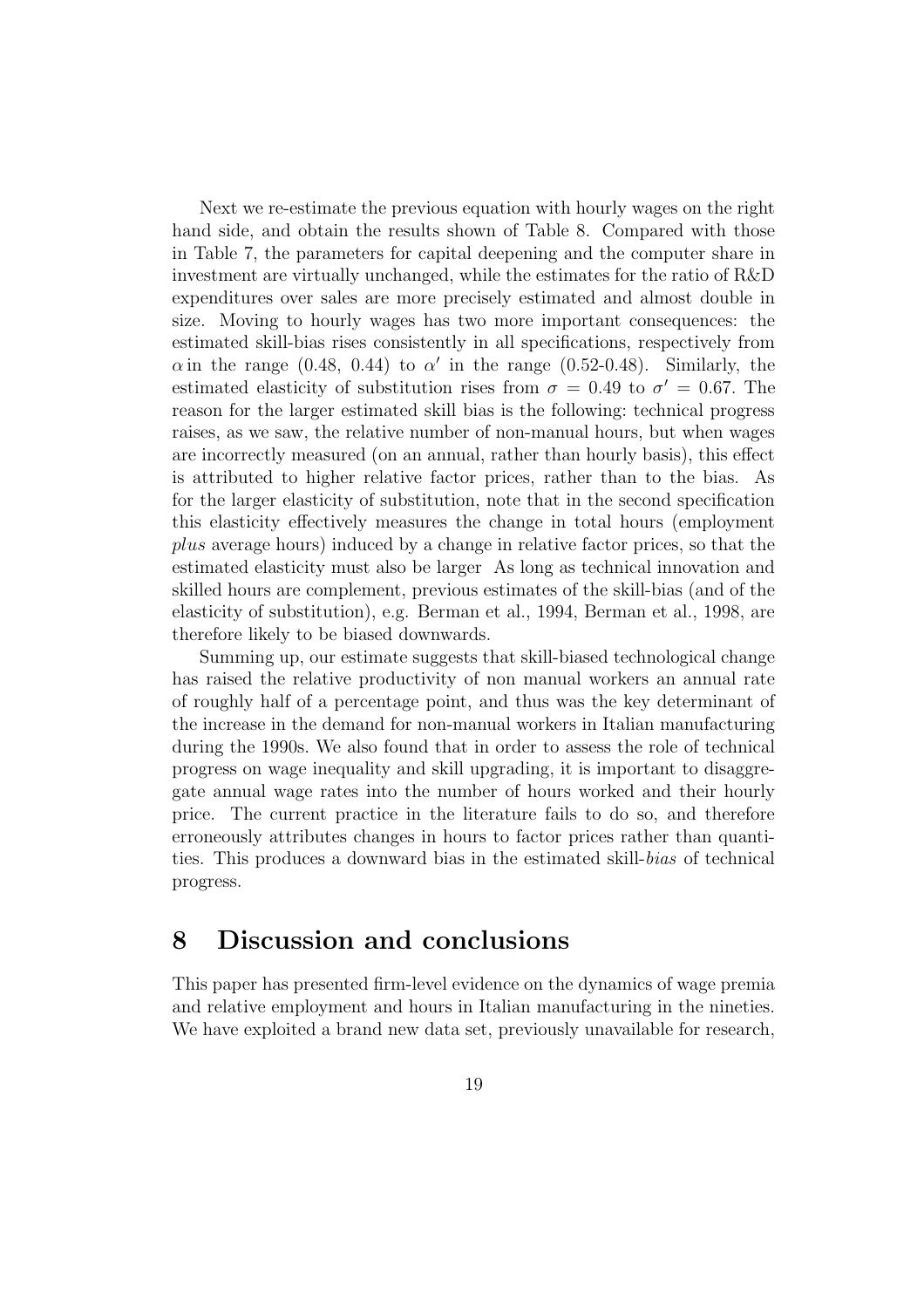that covers a balanced panel of 8441 manufacturing firms between 1989 and 1995. The analysis has reached a number of interesting results on the effects of technology and trade on employment and wages in Italian manufacturing firms.

First, Italian firms have substituted unskilled for skilled workers at a rate comparable to those experienced in other industrialized countries, with hightech firms playing a leading role in this process (within-firm skill upgrading is the main determinant of the shift in relative labor demand in the nineties). This result is a new, and somewhat unexpected, result, given that most studies on European economies find significant effect of technical progress at sector level only after 1995 (e.g. Daveri, 2000).

By contrast, demand changes associated to trade have moved employment away from skill-intensive firms, contributing to moderate the change in relative factor prices (between-firm employment shifts has reduced the relative demand for skills). This finding is consistent with results in Manasse et al (2002), and is probably due to the anomalous specialization pattern of Italian trade. During the nineties firms has become increasingly specialized in unskilled-intensive "traditional" goods (such as shoes, textiles, furniture etc., see Chiarlone, 2001).

Second, the relative stability of wage differentials within firms hides an important composition effect: the relative number of hours worked by skilled workers has risen whereas relative *hourly wages* have fallen. The narrowing of hourly skill premia in the face of technical progress may come unexpected, particularly to readers unfamiliar with the features of the Italian labor market. Yet it is well known the Italian centralized system of wage bargaining systematically fails to tailor wages to firms and workers productivity, with unions acting as a powerful instrument of wage equalization. For example, salaries in the South are equalized to salaries in the North, despite large productivity gaps, and this is generally regarded as an explanation of a rate of unemployment which is four times larger in the South than in the North. In addition, possibly as a result of this compression in relative hourly wages,Italy has been exporting college graduates and skilled workers ("the brain drain") at a rate that has no comparison in Europe (see Becker, Ichino and Peri (2002))

Third, within-firm skill upgrading, measured by changes in both relative employment and number of hours, is strongly and significantly related to investment in computers and R&D).

Fourth, technical progress has raised the relative productivity of non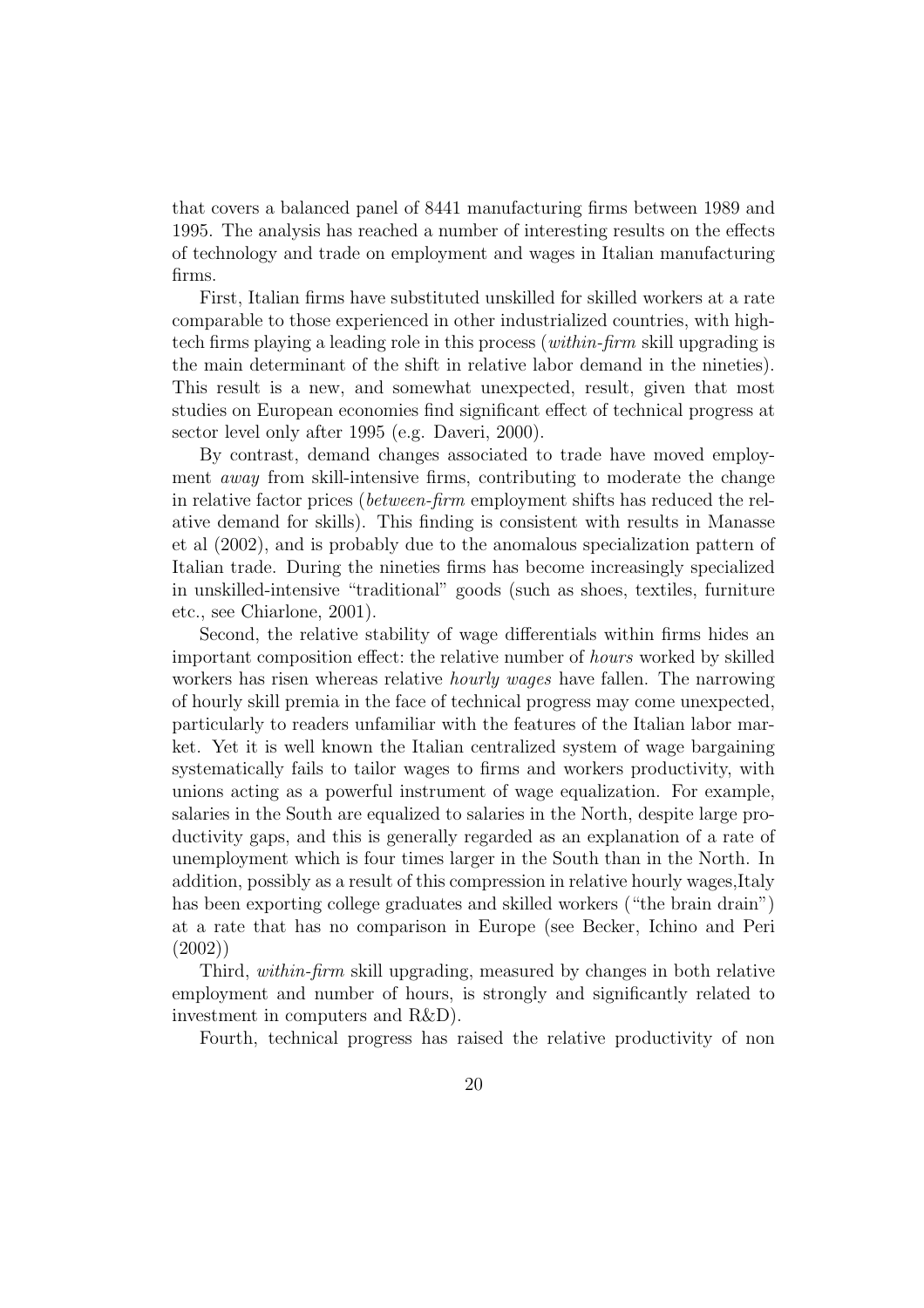manual-worker at an annual rate of half a percentage point, and therefore the skill bias has been a key determinant of the increase in the relative demand for non-manual workers in Italian manufacturing in the last decade.

Finally, the paper makes an important methodological point: in order to assess the role of technical progress on wage inequality and skill upgrading, it is essential to disaggregate hours worked from their price. Failing to do so, and attributing hours to factor prices rather than quantities, biases downward the estimates of the skill bias whenever technical progress and hours are complement.

Whether these results extend beyond the manufacturing sector is one of the questions to be investigated in further research.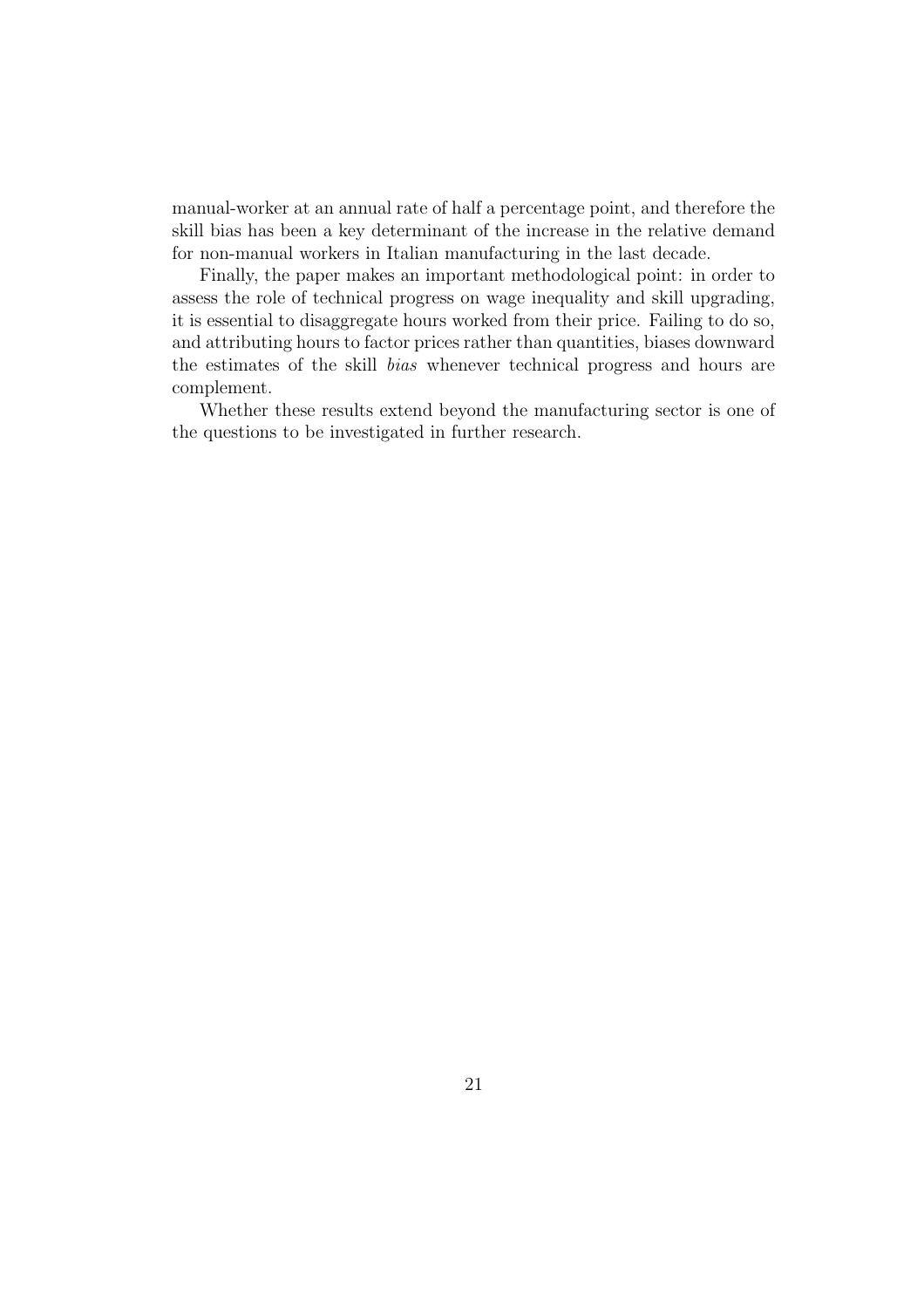## 9 Appendix

This appendix provides some details on the derivation of the contributions of employment, hours worked and hourly wages to the wage bill presented in section 5:

$$
\Delta\left(\frac{WB_n}{WB}\right) = \Delta\sum_{i}^{I} \left(\frac{E_n^i}{E} \frac{W_n^i}{W}\right)
$$

$$
= \sum_{i}^{I} \left[\Delta\left(\frac{E_n^i}{E}\right) \overline{\left(\frac{W_n^i}{W}\right)} + \Delta\left(\frac{W_n^i}{W}\right) \overline{\left(\frac{E_n^i}{E}\right)}\right] =
$$

$$
= \sum_{i}^{I} \left[\Delta\left(\frac{E_n^i}{E}\right) \overline{\left(\frac{W_n^i}{W}\right)} + \Delta\left(\frac{h_n^i}{h}\right) \overline{\left(\frac{\omega_n^i}{\omega}\right)} \overline{\left(\frac{E_n^i}{E}\right)} + \right]
$$

$$
= \sum_{i}^{I} \left[\Delta\left(\frac{E_n^i}{E}\right) \overline{\left(\frac{W_n^i}{W}\right)} + \Delta\left(\frac{E_n^i}{E}\right) \overline{\left(\frac{W_n^i}{E}\right)}\right] =
$$

$$
= \sum_{i}^{I} \left[\Delta\left(\frac{h_n^i}{E^i}\right) \overline{\left(\frac{\omega_n^i}{W}\right)} + \Delta\left(\frac{E}{E}\right) \overline{\left(\frac{W_n^i}{W}\right)} + \Delta\left(\frac{E}{E}\right) \overline{\left(\frac{W_n^i}{W}\right)} + \Delta\left(\frac{W_n^i}{E}\right) \overline{\left(\frac{E_n^i}{E}\right)} + \Delta\left(\frac{W_n^i}{E}\right) \overline{\left(\frac{E_n^i}{E}\right)} + \Delta\left(\frac{W_n^i}{W}\right) \overline{\left(\frac{E_n^i}{E}\right)} + \Delta\left(\frac{W_n^i}{W}\right) \overline{\left(\frac{E_n^i}{E}\right)} + \Delta\left(\frac{W_n^i}{W}\right) \overline{\left(\frac{E_n^i}{E}\right)} + \Delta\left(\frac{W_n^i}{W}\right) \overline{\left(\frac{E_n^i}{E}\right)}\right]
$$

The first, second and third line above correspond to the first, second and third term of equation (4) in the text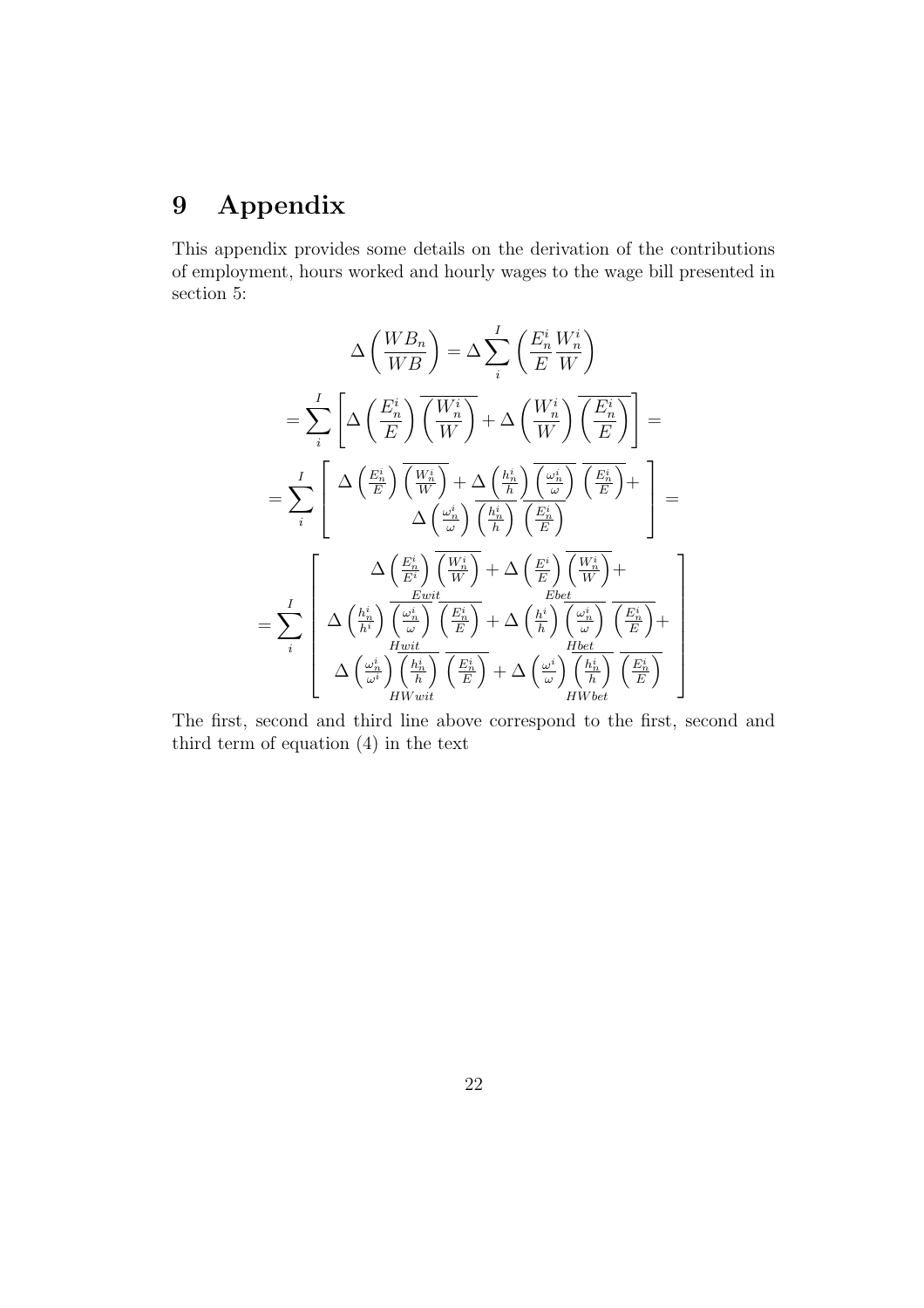### References

- Becker, Sascha O., Andrea Ichino, and Giovanni Peri (2003) 'How large is the 'brain drain' from italy?' Giornale degli Economisti e Annali di Economia
- Bella, Mariano, and Beniamino Quintieri (2000) 'The effect of trade on employment and wages in italian industry.' Labour 14, 291–309
- Berman, Eli, John Bound, and Stephen Machin (1998) 'Implications of skillbiased technological change: International evidence.' Quarterly Journal of Economics pp. 1245–1280
- Berman, Eli, John Bound, and Zvi Griliches (1994) 'Changes in the demand for skilled labor within u.s. manufacturing: Evidence from the annual survey of manufactures.' Quarterly Journal of Economics pp. 367–397
- Bernard, Andrew B., and Bradford J. Jensen (1995) 'Exporters, jobs and wages in u.s. manufacturing: 1976-1987.' Brookings Papers on Economic Activity: Microeconomics pp. 67–119
- (1997) 'Exporters, skill upgrading and the wage gap.' Journal of International Economics 42, 3–31
- (1999) 'Exceptional exporter performance: Cause, effect, or both?' Journal of International Economics 47, 1–25
- Binswanger, Hans P. (1974) 'The measurement of technical change biases with many factors of production.' American Economic Review pp. 964– 976
- Black, Sandra E., and Lisa M. Lynch (2000) 'What's driving the new economy: The benefits of workplace innovation.' Technical Report 7479, NBER Working Paper
- Borjas, G. J. (1980) 'The relationship between wages and weekly hours of work: The role of division bias.' Journal of Human Resources 15, 409– 423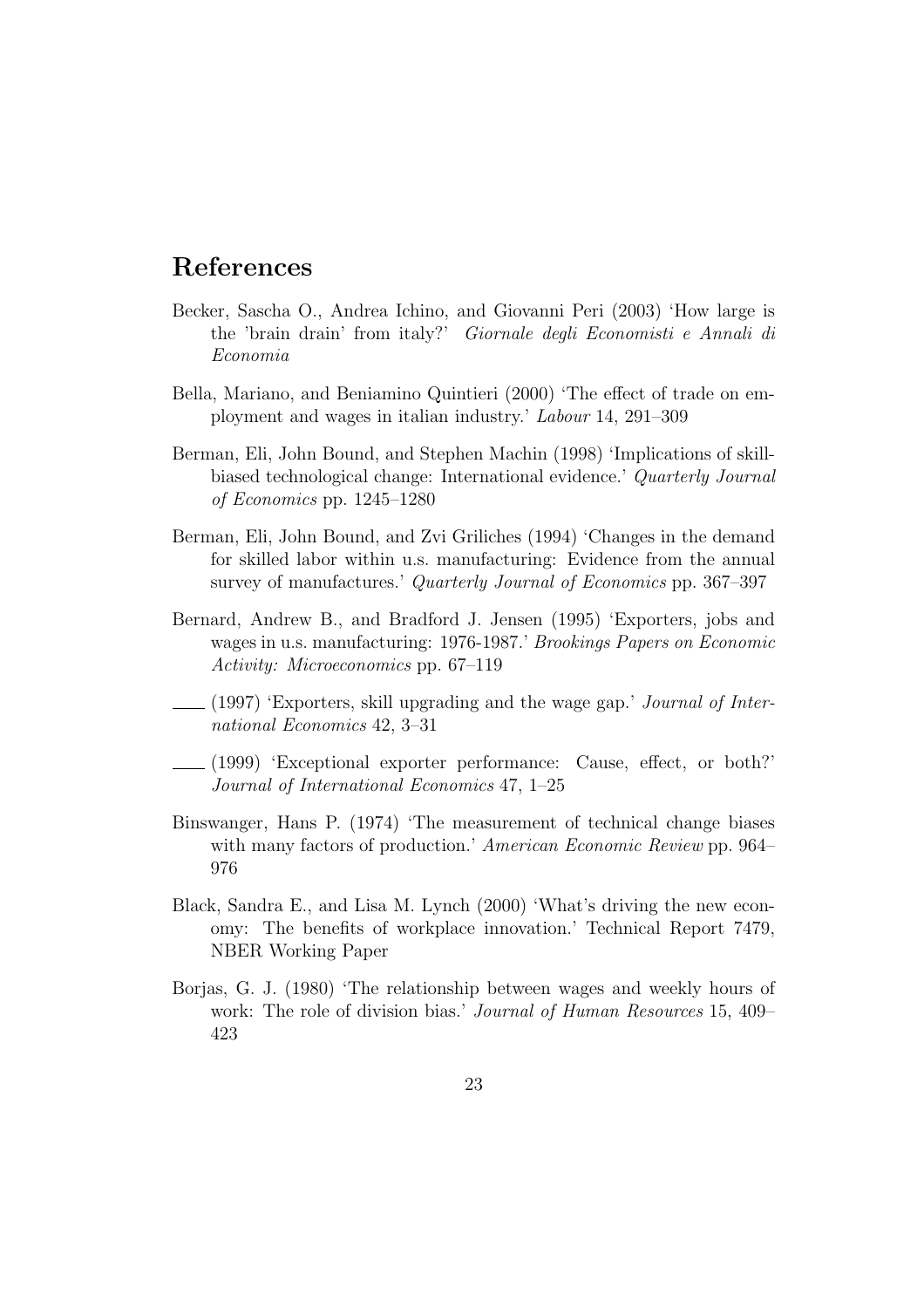- Borjas, George J., Richard Freeman, and Lawrence Katz (1992) 'On the labor-market effects of immigration and trade.' In 'Immigration and the Workforce' (Chicago: University of Chicago Press) chapter aa, pp. 213– 44
- Bound, John, and George Johnson (1992) 'Changes in the structure of waes during the 1980s: An evaluation of alternative explanations.' American Economic Review 82, 371–92
- Brown, Randall S., and Laurits R. Christensen (1981) 'Estimating elasticities of substitution in a model of partial static equilibrium: An application to u.s. agriculture, 1947 to 1974.' In Modeling and Measuring Natural Resource Substitution, ed. Ernst R. Berndt and Barry C. Field (Cambridge, MA: MIT Press) pp. 209–29
- Card, D., F. Kramarz, and T. Lemieux (1998) 'Changes in the relative structure of wages and employment: A comparison of canada, france and the united states.' Technical Report 2008, CEPR Working Paper
- Casavola, Paola, Andrea Gavosto, and Paolo Sestito (1996) 'Technical progress and wage dispersion in italy: Evidence from firms' data.' Annales d'Economie et Statistique 0, 387–412
- Clerides, S., S. Lauch, and J. Tybout (1998) 'Is learning by exporting important?' Quarterly Journal of Economics 454, 903–47
- Corsini, V., T. Di Francescantonio, and R. Monducci (1998) 'Costruzione di base dati per l'analisi della struttura e della dinamica del sistema di imprese.' Technical Report, ISTAT, Direzione Centrale delle Statistiche su Istituzioni e Imprese
- Daveri, Francesco, and Guido Tabellini (1997) 'Unemployment, growth and taxation in industrial countries.' Technical Report 122, IGIER Working Paper
- Dell'Aringa, Carlo, and Claudio Lucifora (1994) 'Collective bargaining and relative earnings in italy.' European Journal of Political Economy 10, 727–47
- (2000) 'Inside the black box: Labour market institutions, wage formation and unemployment in italy.' Rivista di Politica Economica 90, 13–55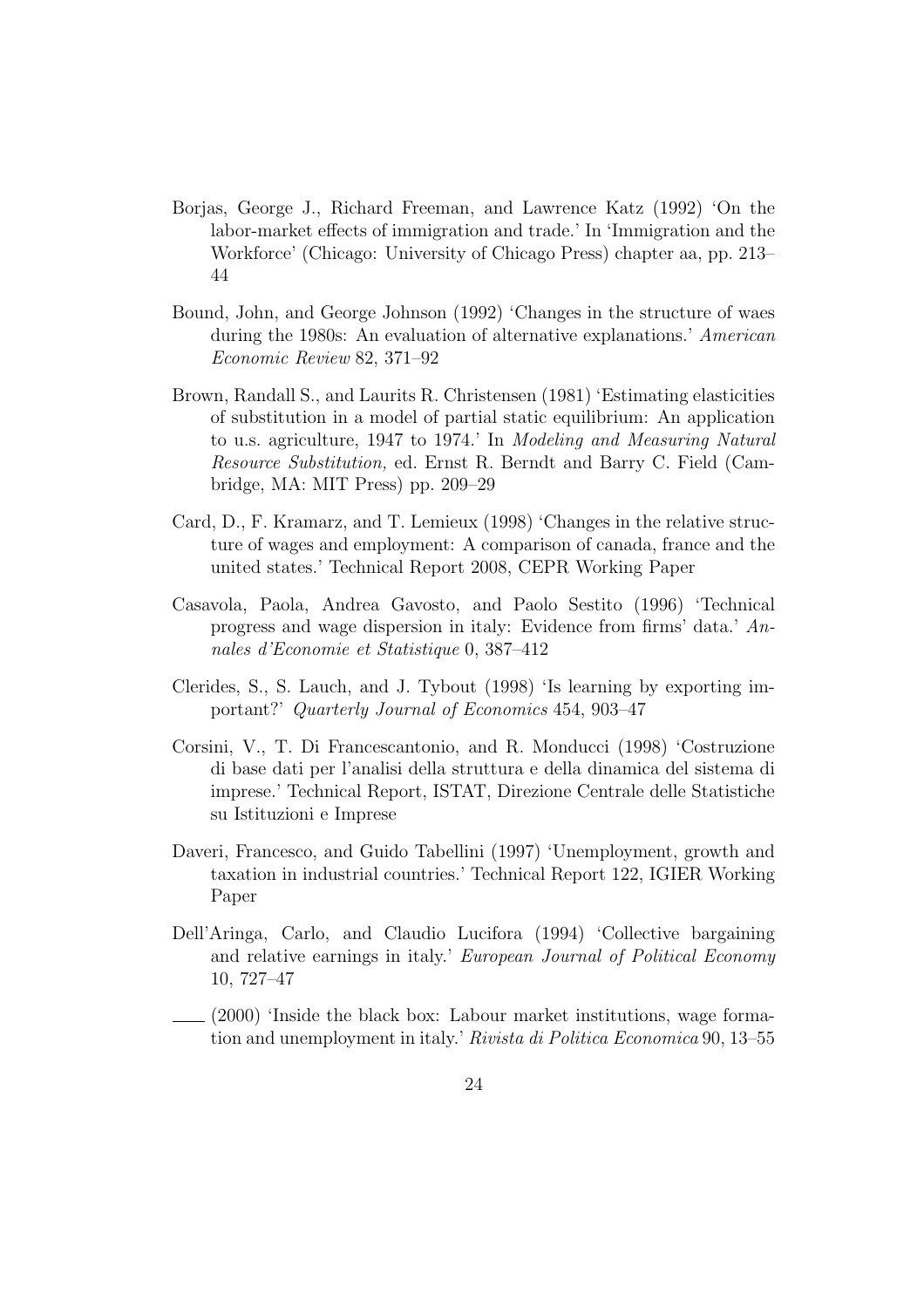- Erickson, Christopher, and Andrea Ichino (1995) 'Wage differentials in italy: Market forces, institutions and inflation.' In Differences and Changes in the Wage Structure, ed. R. Freeman and L. Katz (Chicago: University of Chicago Press) pp. 268–305
- Faini, Riccardo, Anna Falzoni, Marzio Galeotti, Rodolfo Helg, and Alessandro Turrini (1999) 'Importing jobs and exporting firms? on the wage and employment implications of italian trade and foreign direct investment flows.' Giornale degli Economisti e Annali di Economia
- Feenstra, R., and G. Hanson (1999) 'The impact of oustorcing and hightechnology capital on wages: Estimates for the u.s., 1972-1990.' Quarterly Journal of Economics 114, 907–40
- Ferragina, A. M., and B. Quintieri (2000) 'Caratteristiche delle imprese esportatrici italiane. un'analisi su dati mediocredito e federmeccanica.' Technical Report 14, ICE Working Paper
- Fortin, N., and T. Lemieux (1997) 'Institutional changes and rising wage inequality: Is there a linkage?' Journal of Economic Perspectives
- Freeman, Richard, and Lawrence Katz (1996) Differences and Changes in Wage Structure (Chicago: University of Chicago Press)
- Gosling, Amanda, and Stephen Machin (1993) 'Trade unions and the dispersion of earnings in british establishments, 1980-90.' Oxford Bulletin of Economics and Statistics 57, 167–184
- Haskel, J., and Y. Heden (1998) 'Computers and demand for skilled labour: Industry and establishment level panel evidence for the united kingdom.' Technical Report 1907, CEPR Discussion Paper
- Haskel, Jonathan (1996) 'Small firms, contracting-out, computers and wage inequality: Evidence from UK manufacturing.' Technical Report 1490, CEPR Discussion Paper
- $(2000)$  Trade and labor approaches to wage inequality. Review of International Economics 8, 397–408
- Haskel, Jonathan, and Matthew Slaughter (2001a) 'Does the sector bias of skill-biased technological change explain changing skill premia?' European Economic Review p. forthcoming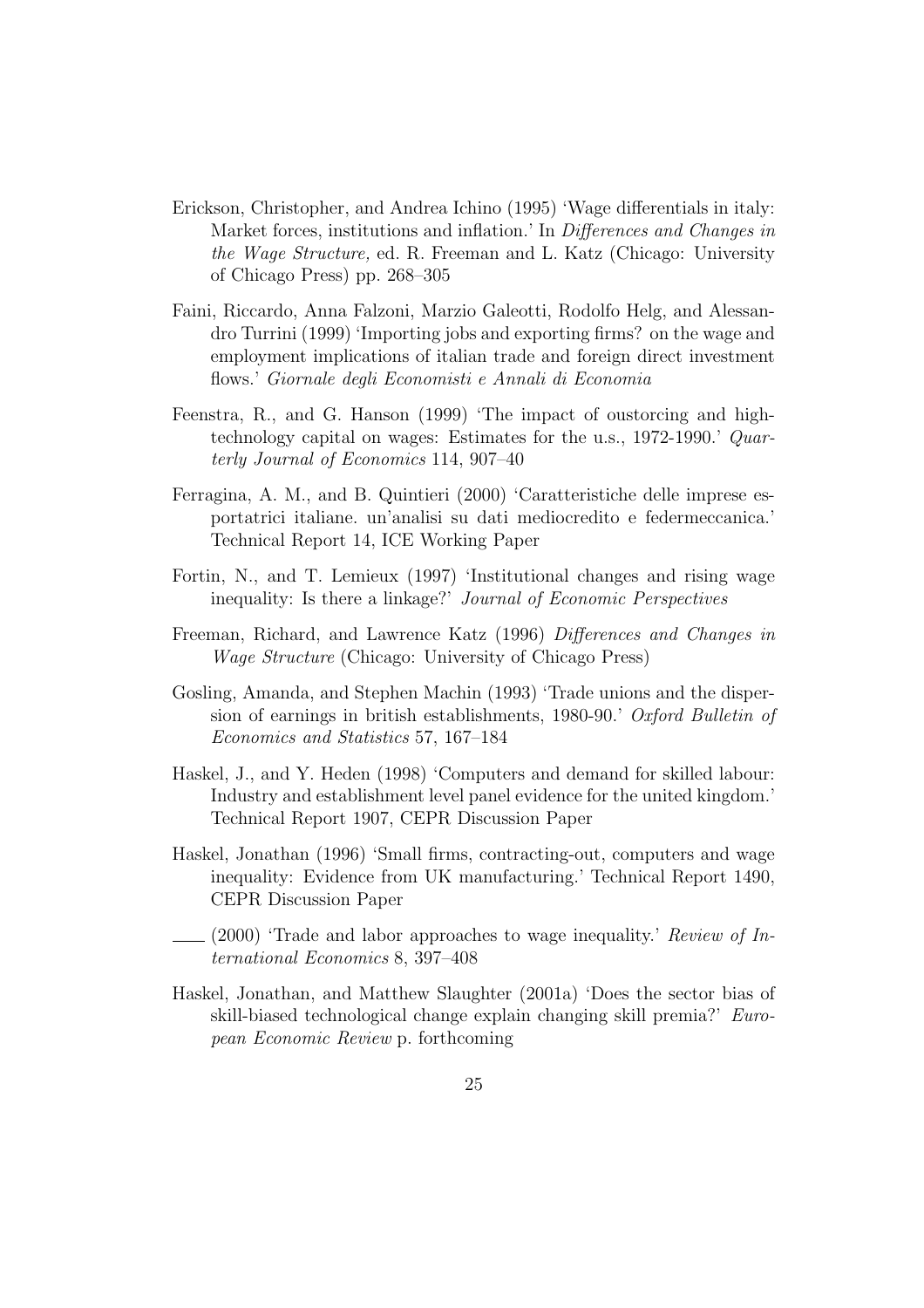- (2001b) 'Trade, technology, and UK wage inequality.' Economic Journal 110, 163–87
- Katz, Lawrence F., and Kevin M. Murphy (1992) 'Changes in relative wages, 1963-1987: Supply and demand factors.' Quarterly Journal of Economics pp. 35–78
- Krueger, A. (1993) 'How computers have changed the wage structure: Evidence from microdata, 1984-89.' Quarterly Journal of Economics 93, 33– 60
- Krugman, Paul R. (1995) 'Technology, trade and factor prices.' Technical Report 5355, NBER working paper
- Lawrence, Robert, and Matthew Slaughter (1993) 'International trade and american wages in the 1980s: Giant suching sound or small hiccup?' Brookings Papers on Economic Activity, Microeconomics 2, 161–211
- Leamer, Edward (1996) 'Wage inequality from international competition and technological change: Theory and country experience.' American Economic Review May, 309–314
- $(1998)$  'In search of stolper-samuelson effects on US wages.' In Exports, Imports, and the American Worker, ed. S. Collins (Washington D.C.: The Brookings Institution)
- Machin, Stephen, and John VanReenen (1998) 'Technology and changes in skill structure: Evidence from seven OCED countries.' Quarterly Journal of Economics 113, 1215–44
- Manasse, Paolo, and Alessandro Turrini (2001) 'Trade, wages, and superstars.' Journal of International Economics 54, 97–117
- Manasse, Paolo, Luca Matteo Stanca, and Alessandro Turrini (2002) 'Wage premia and skill upgrading in italy: Why didn't the hound bark?' Technical Report 3202, CEPR Working Paper
- OECD (1997) 'Trade, earnings and employment: Assessing the impact of trade with emerging economies on OECD labour markets.' In Employment Outlook, ed. OECD (Paris: OECD)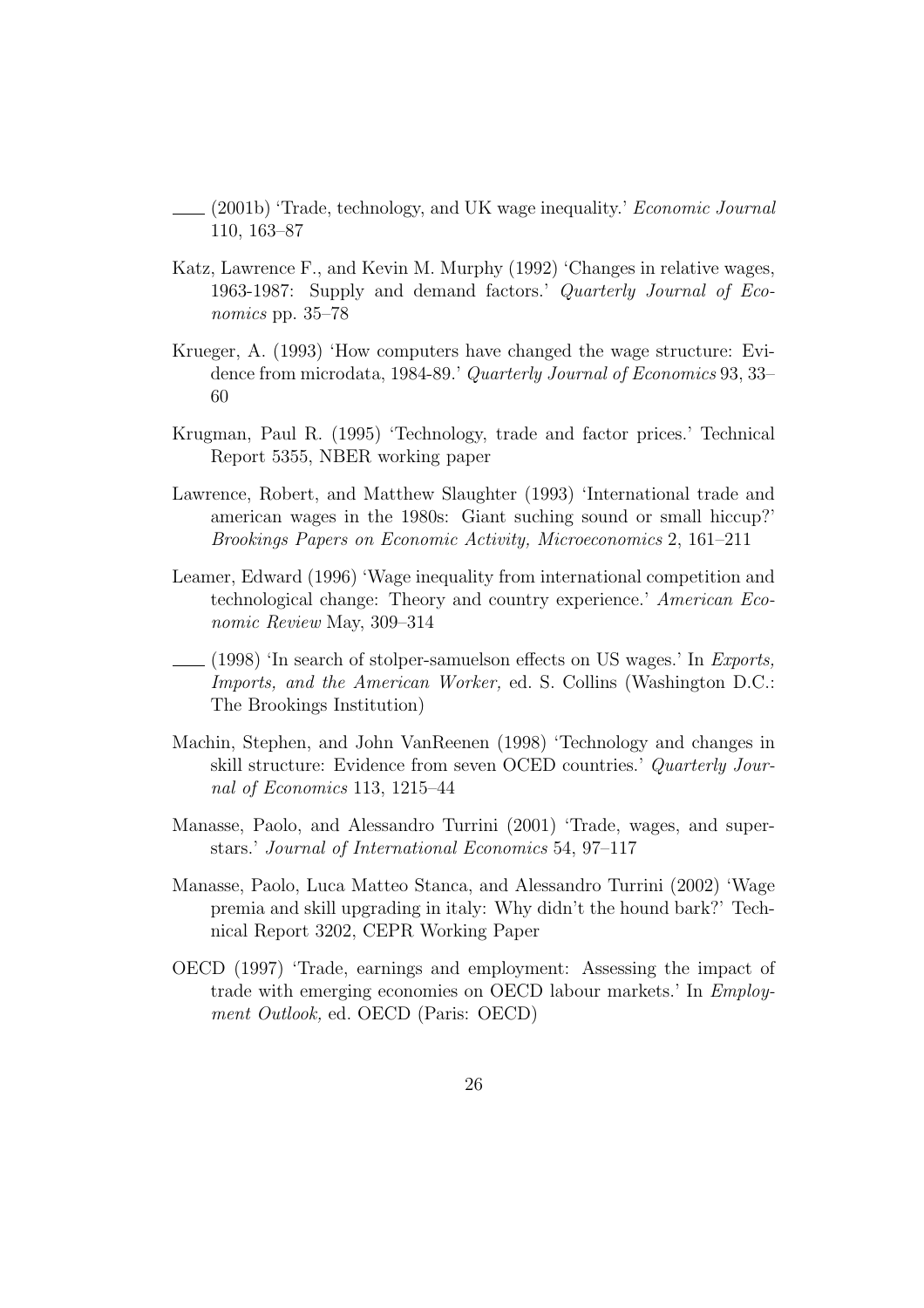- Quintieri, B., and F. C. Rosati (1995) 'Employment structure, technological change and international trade: The italian manufacturing sector in the eighties.' In Patterns of Trade, Competition and Trade Policies, ed. B. Quintieri (Avebury) pp. 133–155
- Richardson, J. (1995) 'Income inequality and trade: How to think, what to conclude.' Journal of Economic Perspectives 9, 33–55
- Slaughter, Matthew (1998) 'International trade and labor market outcomes: Results, outcomes, and policy options.' Economic Journal 110, 163–187
- $(1999)$  'Globalizationa and wages: A tale of two perspectives.' The World Economy 22, 609–30
- Sorce, Alberto, and Natale Fazio (1999) 'SISSIEI the statistical information system on enterprises and institutions.' Paper presented at the International Seminar on Exchange of Technology and Knowhow, Prague, (13 - 15/10/99), ISTAT
- Topel, R. (1997) 'Factor proportions and relative wages: The supply-side determinants of wage inequality.' Journal of Economic Perspectives
- Wood, Adrian (1995) 'How trade hurt unskille workers.' Journal of Economic Perspectives 9, 57–80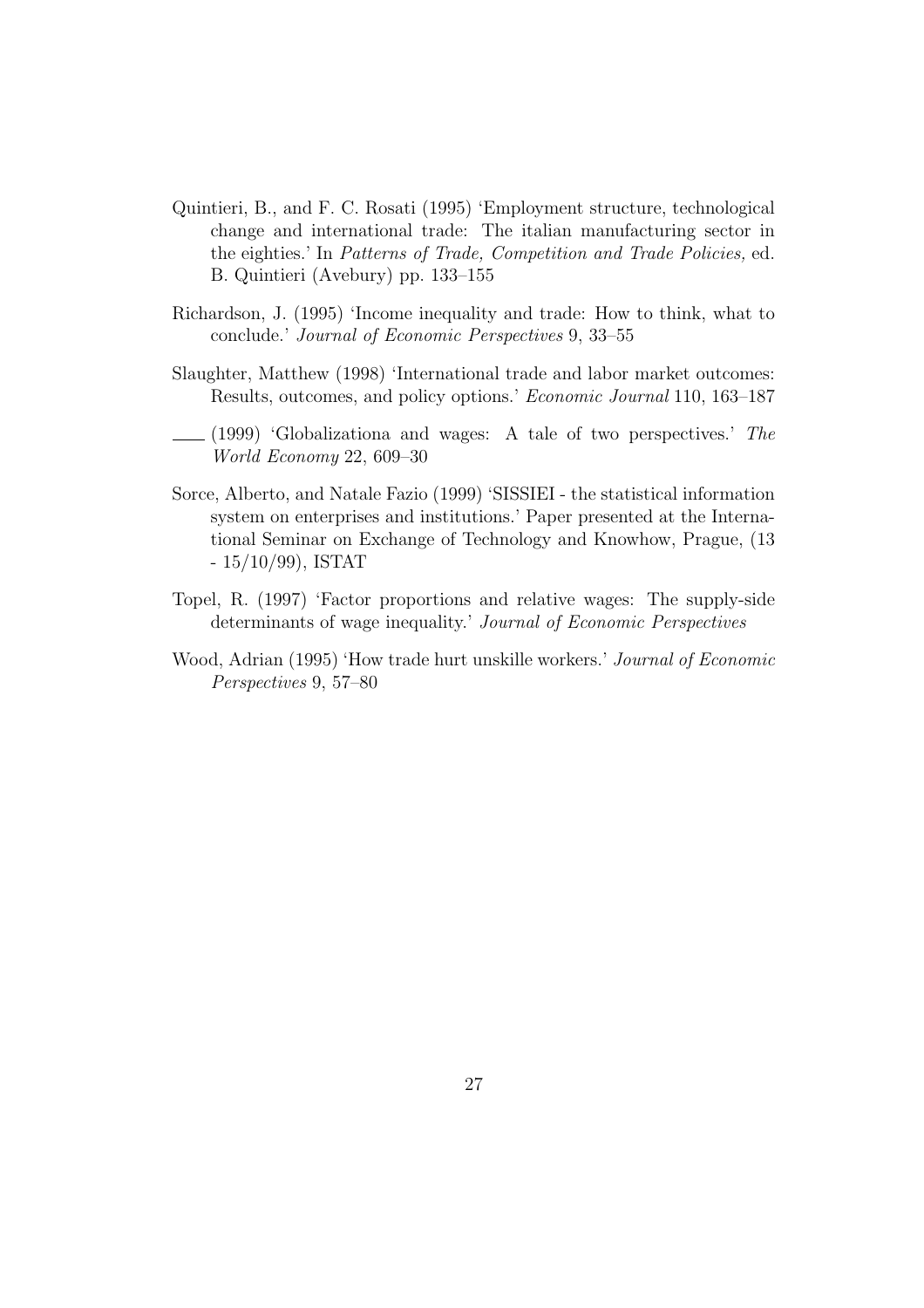| Sample                                                                                                                 | $\frac{WB_n}{WB}$ | $\frac{W_n}{W}$ | $\frac{E_n}{E}$ | $W_n$    | W        | $E_n$ | $E\,$ | N.Obs. |
|------------------------------------------------------------------------------------------------------------------------|-------------------|-----------------|-----------------|----------|----------|-------|-------|--------|
| Overall                                                                                                                | 43.3              | 135.9           | $31.8\,$        | 68.2     | 50.2     | 43.3  | 136.0 | 59087  |
|                                                                                                                        |                   |                 |                 |          |          |       |       |        |
| 1989                                                                                                                   | 40.8              | 135.1           | 30.2            | 55.1     | 40.8     | 41.6  | 137.8 | 8441   |
| 1990                                                                                                                   | 41.7              | 134.8           | 30.9            | 59.4     | 44.1     | 43.4  | 140.4 | 8441   |
| 1991                                                                                                                   | 42.5              | 135.3           | 31.4            | 65.3     | 48.2     | 44.1  | 140.4 | 8441   |
| 1992                                                                                                                   | 43.8              | 136.2           | 32.1            | 69.9     | 51.3     | 43.6  | 135.7 | 8441   |
| 1993                                                                                                                   | 44.4              | 135.5           | 32.8            | $71.8\,$ | 53.0     | 43.4  | 132.4 | 8441   |
| 1994                                                                                                                   | 44.5              | 135.1           | 32.9            | 75.3     | 55.8     | 43.6  | 132.2 | 8441   |
| 1995                                                                                                                   | 44.3              | 135.9           | 32.6            | 79.8     | 58.7     | 43.4  | 133.2 | 8441   |
|                                                                                                                        |                   |                 |                 |          |          |       |       |        |
| Small                                                                                                                  | 25.8              | 128.5           | 20.1            | 51.6     | 40.2     | 4.5   | 22.2  | 7969   |
| Medium                                                                                                                 | 31.7              | 134.7           | 23.5            | 58.3     | 43.3     | 11.5  | 48.8  | 37238  |
| Large                                                                                                                  | 46.5              | 134.2           | 34.7            | $70.5\,$ | 52.5     | 150.9 | 435.3 | 13880  |
|                                                                                                                        |                   |                 |                 |          |          |       |       |        |
| North                                                                                                                  | 43.4              | 135.4           | 32.0            | 68.5     | 50.6     | 43.1  | 134.5 | 47438  |
| Centre                                                                                                                 | 44.1              | 136.4           | 32.4            | 68.3     | 50.1     | 48.1  | 148.7 | 9015   |
| South                                                                                                                  | 36.0              | 140.2           | 25.7            | 58.7     | 41.9     | 30.7  | 119.5 | 2634   |
|                                                                                                                        |                   |                 |                 |          |          |       |       |        |
| High exp.                                                                                                              | 43.1              | 135.9           | $31.8\,$        | 67.9     | $50.0\,$ | 49.9  | 157.1 | 29540  |
| Low exp.                                                                                                               | 43.4              | 136.0           | 31.9            | 68.6     | 50.4     | 36.7  | 114.9 | 29547  |
|                                                                                                                        |                   |                 |                 |          |          |       |       |        |
| High tech.                                                                                                             | 47.6              | 134.7           | $35.3\,$        | 68.2     | 50.6     | 55.0  | 155.8 | 29526  |
| Low tech.                                                                                                              | 37.4              | 137.6           | 27.2            | 68.2     | 49.5     | 31.6  | 116.2 | 29561  |
| <i>Note</i> : $\frac{WB_n}{WB}$ = non-manual wage bill share; $\frac{W_n}{W}$ = skill premium; $\frac{E_n}{E}$ = skill |                   |                 |                 |          |          |       |       |        |

Table 1: Employment and wages: overall and sub-sample averages

intensity;  $W =$  average wage;  $W_n =$  non-manual wage;  $E =$  employment;

 $\mathcal{E}_n$  = non-manual employment. See section 3 for sub-sample definitions.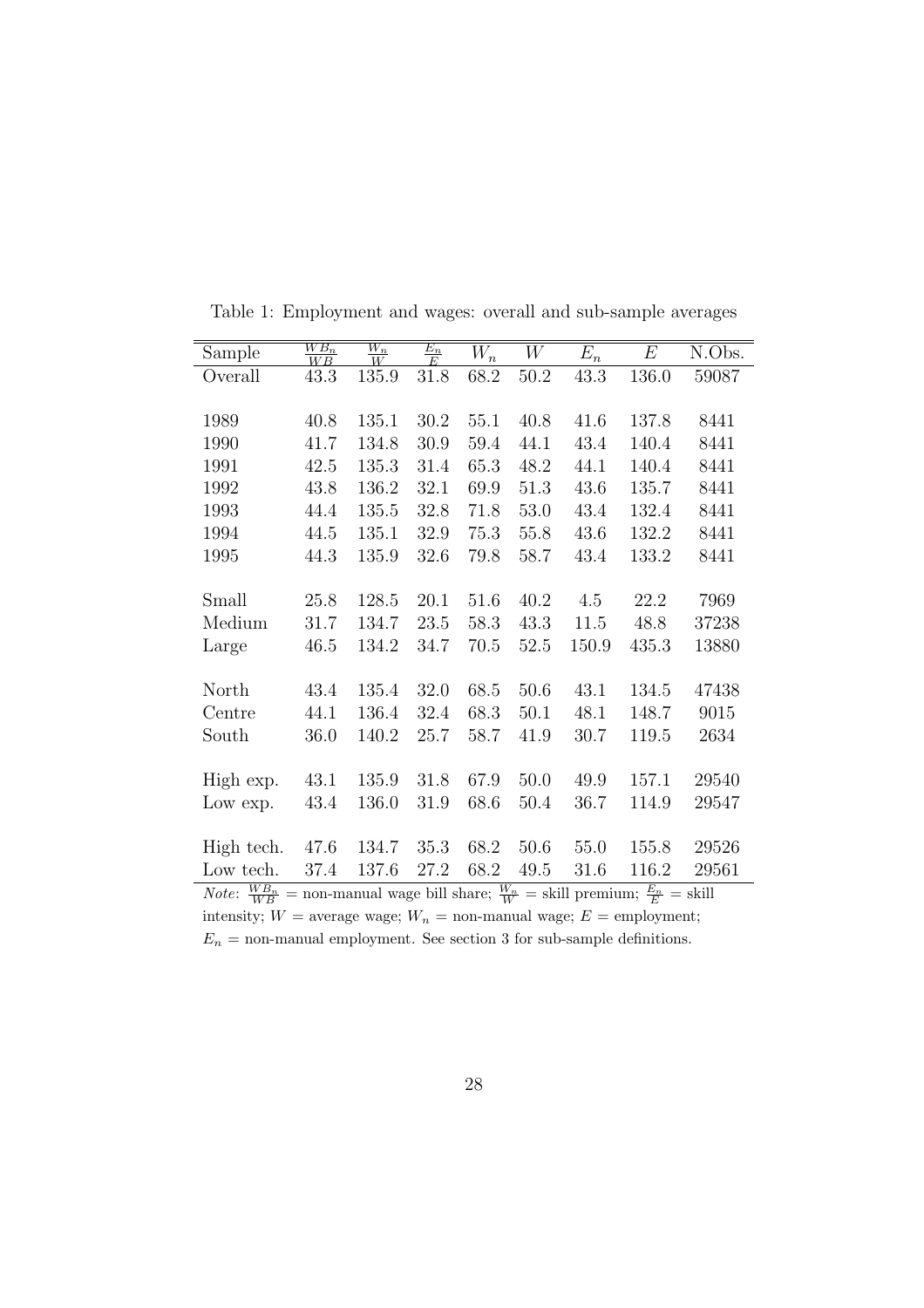| Sample                                                                                                                   | $\frac{WB_n}{WB}$ | $\frac{W_n}{W}$ | $\frac{E_n}{E}$ | $\overline{W_n}$ | W    | $E_n$ | $E\,$ | N.Obs. |
|--------------------------------------------------------------------------------------------------------------------------|-------------------|-----------------|-----------------|------------------|------|-------|-------|--------|
| Small                                                                                                                    |                   |                 |                 |                  |      |       |       |        |
| High exp.                                                                                                                | 28.9              | 126.2           | 22.9            | 51.5             | 40.8 | 5.1   | 22.4  | 3006   |
| Low exp.                                                                                                                 | 23.9              | 130.0           | 18.4            | 51.8             | 39.8 | 4.1   | 22.1  | 4963   |
| High tech.                                                                                                               | 29.8              | 126.7           | 23.6            | 51.9             | 41.0 | 5.2   | 22.2  | 3497   |
| Low tech.                                                                                                                | 22.6              | 129.8           | 17.4            | 51.4             | 39.6 | 3.9   | 22.2  | 4472   |
|                                                                                                                          |                   |                 |                 |                  |      |       |       |        |
| Medium                                                                                                                   |                   |                 |                 |                  |      |       |       |        |
| High exp.                                                                                                                | 34.0              | 133.1           | 25.5            | 58.7             | 44.1 | 13.0  | 50.8  | 18226  |
| Low exp.                                                                                                                 | 29.2              | 136.1           | 21.5            | 57.7             | 42.4 | 10.1  | 46.9  | 19012  |
| High tech.                                                                                                               | 35.7              | 132.9           | 26.9            | 58.2             | 43.8 | 13.3  | 49.6  | 18336  |
| Low tech.                                                                                                                | 27.6              | 136.5           | 20.2            | 58.3             | 42.7 | 9.7   | 48.1  | 18902  |
|                                                                                                                          |                   |                 |                 |                  |      |       |       |        |
| Large                                                                                                                    |                   |                 |                 |                  |      |       |       |        |
| High exp.                                                                                                                | 45.3              | 135.3           | 33.5            | 69.9             | 51.6 | 147.1 | 439.1 | 8308   |
| Low exp.                                                                                                                 | 48.2              | 132.3           | 36.4            | 71.3             | 53.9 | 156.6 | 429.7 | 5572   |
| High tech.                                                                                                               | 50.3              | 133.6           | 37.7            | 70.2             | 52.6 | 177.0 | 469.7 | 7693   |
| Low tech.                                                                                                                | 40.8              | 135.3           | 30.2            | 71.0             | 52.5 | 118.4 | 392.5 | 6187   |
| <i>Note:</i> $\frac{WB_n}{WB}$ = non-manual share of wage bill; $\frac{W_n}{W}$ = skill premium; $\frac{E_n}{E}$ = skill |                   |                 |                 |                  |      |       |       |        |

Table 2: Employment and wages: sub-sample averages by size

intensity;  $W =$  average wage;  $W_n =$  non-manual wage;  $E =$  employment;  $\mathcal{E}_n$  = non-manual employment. See section 3 for sub-sample definitions.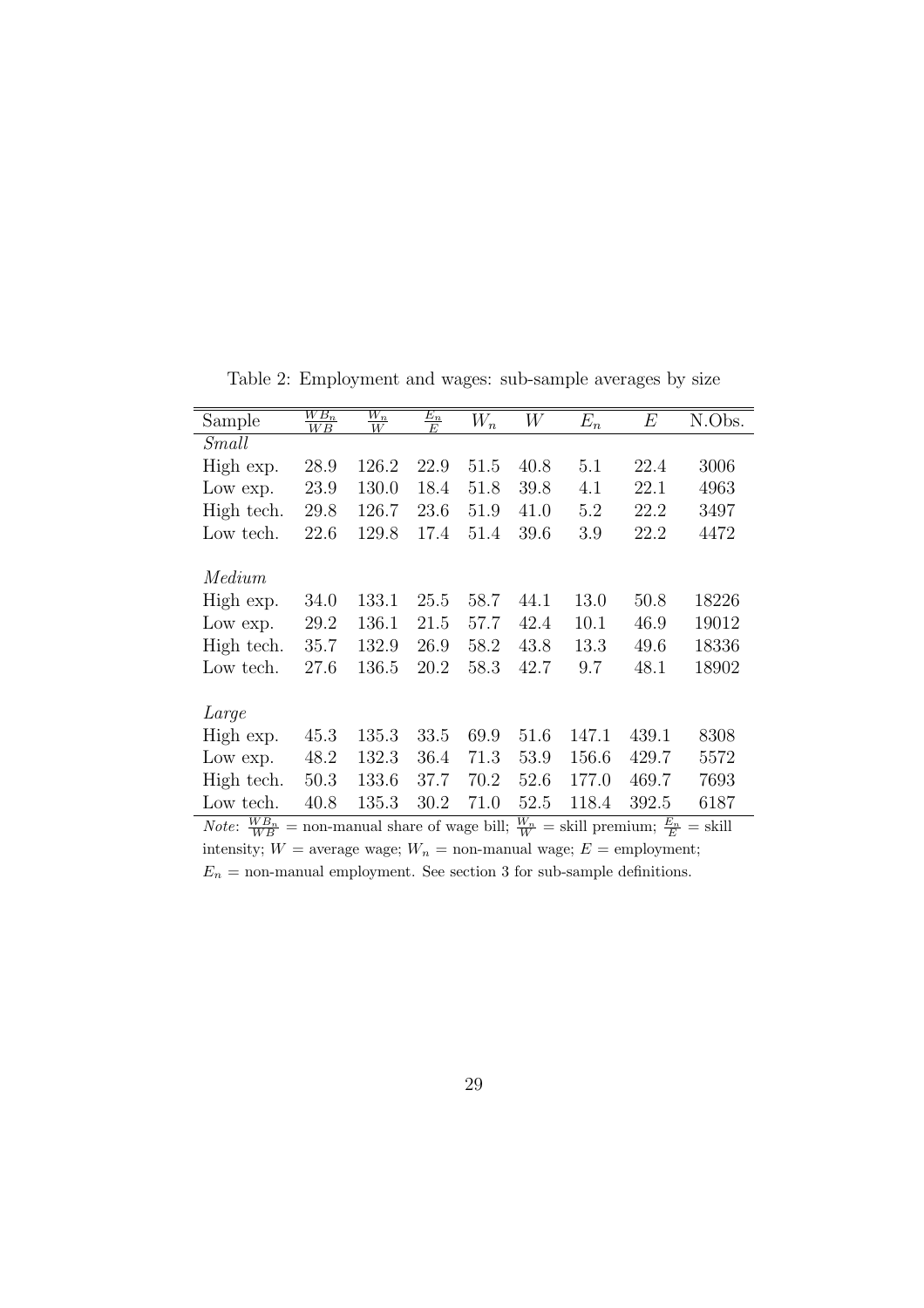| Sample     | WBtot | Etot | Wtot    | Ebet    | Ewit | Wbet    | Wwit    | N.Obs. |
|------------|-------|------|---------|---------|------|---------|---------|--------|
| 1989-95    | 0.58  | 0.51 | 0.07    | $-0.12$ | 0.63 | 0.06    | 0.01    | 8203   |
| 89-92      | 1.00  | 0.83 | 0.16    | 0.12    | 0.72 | 0.08    | 0.09    | 8205   |
| 92-95      | 0.17  | 0.20 | $-0.02$ | $-0.37$ | 0.57 | 0.06    | $-0.08$ | 8267   |
|            |       |      |         |         |      |         |         |        |
| High exp.  | 0.28  | 0.22 | 0.06    | $-0.11$ | 0.33 | 0.04    | 0.03    | 4168   |
| Low exp.   | 0.30  | 0.29 | 0.01    | $-0.01$ | 0.30 | 0.03    | $-0.02$ | 4035   |
|            |       |      |         |         |      |         |         |        |
| High tech. | 0.29  | 0.24 | 0.05    | $-0.15$ | 0.39 | 0.05    | $-0.01$ | 4154   |
| Low tech.  | 0.29  | 0.27 | 0.02    | 0.03    | 0.24 | 0.01    | 0.02    | 4049   |
|            |       |      |         |         |      |         |         |        |
| Hexp-Htech | 0.14  | 0.11 | 0.03    | $-0.10$ | 0.21 | 0.02    | 0.01    | 2273   |
| Hexp-Ltech | 0.14  | 0.11 | 0.03    | $-0.01$ | 0.12 | 0.01    | 0.02    | 1895   |
| Lexp-Htech | 0.15  | 0.14 | 0.02    | $-0.05$ | 0.19 | 0.03    | $-0.01$ | 1881   |
| Lexp-Ltech | 0.15  | 0.16 | $-0.01$ | 0.04    | 0.12 | $-0.00$ | $-0.00$ | 2154   |

Table 3: Wage bill share decompositions: overall and by sub-sample

*Note:*  $WB\text{tot} = \text{non-manual share of wage bill, E\text{tot} = \text{total employment},$ 

 $W tot = total$  wage,  $Ebet =$  empl. between,  $Ewit =$  empl. within,  $Wbet =$  wage between,  $Wwit$  = wage within. See section 4 for details on the decompositions.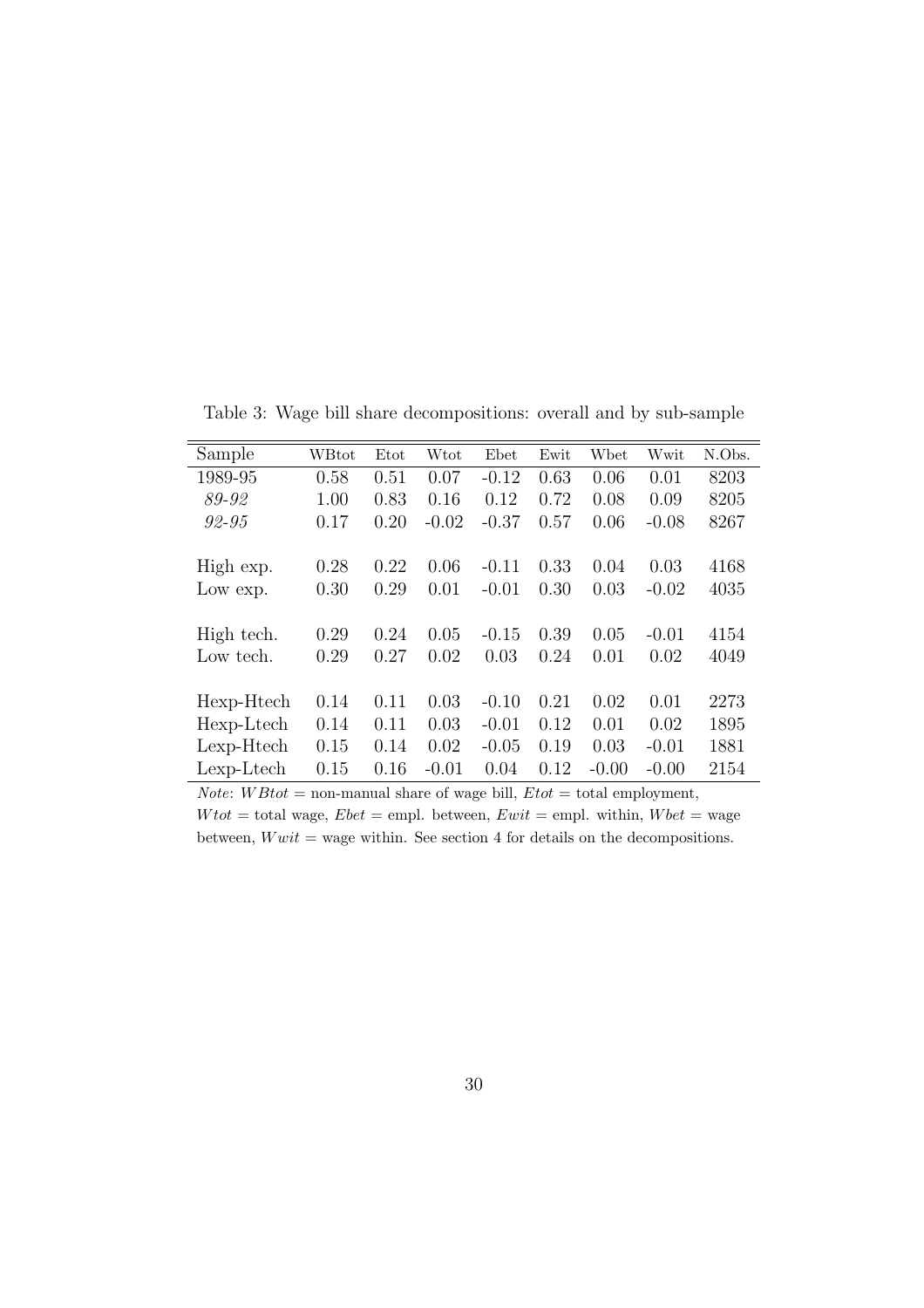| Sample     | $\omega_n$<br>$\omega$ | $\frac{h_n}{h_n}$ | $\omega_n$ | $\omega$ | $h_n$  | $\boldsymbol{h}$ | N.Obs. |
|------------|------------------------|-------------------|------------|----------|--------|------------------|--------|
| Overall    | 131.5                  | 103.3             | 39.6       | 30.1     | 1720.6 | 1665.2           | 59083  |
|            |                        |                   |            |          |        |                  |        |
| 1989       | 131.2                  | 102.9             | 32.1       | 24.4     | 1718.7 | 1669.8           | 8441   |
| 1990       | 130.4                  | 103.3             | 34.8       | 26.7     | 1708.7 | 1653.4           | 8440   |
| 1991       | 130.1                  | 104.0             | 38.1       | 29.3     | 1714.6 | 1648.6           | 8441   |
| 1992       | 131.9                  | 103.3             | 40.6       | 30.8     | 1723.6 | 1668.2           | 8441   |
| 1993       | 130.1                  | 104.1             | 41.6       | 32.0     | 1724.1 | 1655.6           | 8439   |
| 1994       | 131.4                  | 102.8             | 43.8       | 33.4     | 1718.8 | 1671.6           | 8440   |
| 1995       | 132.4                  | 102.7             | 46.0       | 34.7     | 1736.1 | 1690.8           | 8441   |
|            |                        |                   |            |          |        |                  |        |
| High exp.  | 131.0                  | 103.7             | 39.4       | 30.1     | 1723.7 | 1661.7           | 29538  |
| Low exp.   | 132.3                  | 102.8             | 39.9       | 30.2     | 1716.5 | 1670.1           | 29545  |
|            |                        |                   |            |          |        |                  |        |
| High tech. | 130.5                  | 103.2             | 39.9       | 30.6     | 1709.2 | 1656.8           | 29523  |
| Low tech.  | 132.5                  | 103.8             | 39.2       | 29.5     | 1740.5 | 1676.5           | 29560  |

Table 4: Hours and hourly wages: overall and sub-sample averages

*Note:*  $\omega_n$  = non-manual hourly wage per worker;  $h_n$  = non-manual average number of hours worked per employee (see section 5).

Table 5: Hours and hourly wages in wage bill decompositions

| Sample     | WBtot | Ewit | Ebet    | Hwit    | <b>H</b> bet | <b>HWwit</b> | <b>HW</b> bet | N.Obs. |
|------------|-------|------|---------|---------|--------------|--------------|---------------|--------|
| 1989-95    | 0.58  | 0.63 | $-0.12$ | 0.19    | $-0.00$      | $-0.18$      | 0.06          | 8203   |
| 89-92      | 1.00  | 0.74 | 0.11    | 0.41    | 0.04         | $-0.34$      | 0.04          | 8204   |
| 92-95      | 0.17  | 0.57 | $-0.38$ | $-0.03$ | $-0.09$      | $-0.06$      | 0.16          | 8267   |
|            |       |      |         |         |              |              |               |        |
| High exp.  | 0.28  | 0.33 | $-0.11$ | 0.12    | $-0.01$      | $-0.09$      | 0.05          | 4168   |
| Low exp.   | 0.30  | 0.30 | $-0.01$ | 0.07    | 0.01         | $-0.09$      | 0.01          | 4035   |
|            |       |      |         |         |              |              |               |        |
| High tech. | 0.29  | 0.39 | $-0.15$ | 0.14    | $-0.00$      | $-0.15$      | 0.06          | 4154   |
| Low tech.  | 0.29  | 0.24 | 0.03    | 0.05    | 0.00         | $-0.03$      | 0.00          | 4049   |

*Note:*  $WB\text{tot} = \text{non-manual wage bill share}, Ewit = \text{Emplogment within},$ 

 $Ebet =$  Employment between,  $Hwit =$  Hours within,  $Hbet =$  Hours between,  $HWwit =$  Hourly wage within,  $HWbet =$  Hourly wage between.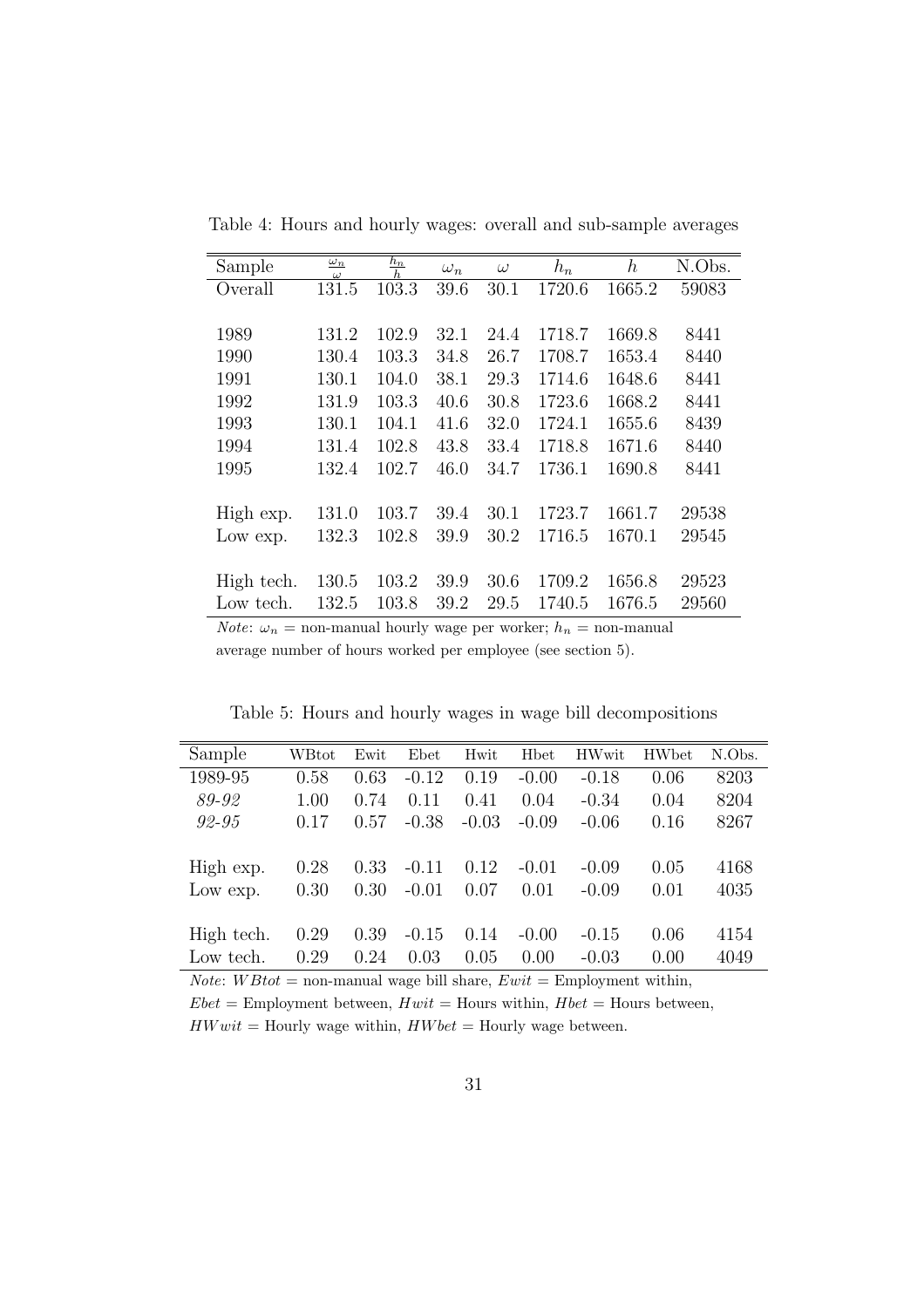| Dep. Var.          | $\overline{\Delta l}S$ | $\overline{ICI}$                    | RDS       | $\overline{R^2}$ | N.Obs. |
|--------------------|------------------------|-------------------------------------|-----------|------------------|--------|
| $\overline{WBwit}$ | $-0.02$                | 0.07                                | 0.09      | 0.04             | 7377   |
|                    |                        | $(-1.24)$ $(2.09)$                  | (1.29)    |                  |        |
|                    |                        |                                     |           |                  |        |
| W Bbet             | 0.72                   | $-0.20$                             | 0.12      | 0.04             | 7377   |
|                    |                        | $(9.91)$ $(-1.37)$ $(0.46)$         |           |                  |        |
| Ewit               | $-0.04$                | 0.08                                | 0.12      | 0.03             | 7377   |
|                    |                        | $(-1.69)$ $(2.04)$ $(1.34)$         |           |                  |        |
|                    |                        |                                     |           |                  |        |
| Ebet               | 0.62                   | $-0.19$                             | 0.23      | 0.04             | 7377   |
|                    |                        | $(10.07)$ $(-1.50)$ $(0.92)$        |           |                  |        |
|                    |                        |                                     |           |                  |        |
| Wwit               | 0.01                   | $-0.01$                             | $-0.03$   | 0.01             | 7377   |
|                    |                        | $(0.94)$ $(-0.79)$ $(-0.71)$        |           |                  |        |
|                    |                        |                                     |           |                  |        |
| Wbet               | 0.10                   | $-0.01$ $-0.11$                     |           | 0.02             | 7377   |
|                    |                        | $(3.98)$ $(-0.35)$ $(-0.69)$        |           |                  |        |
| Hwit               |                        |                                     |           | 0.00             |        |
|                    | $-0.02$                | 0.02<br>$(-1.87)$ $(0.64)$ $(3.78)$ | 0.34      |                  | 7377   |
|                    |                        |                                     |           |                  |        |
| Hbet               | 0.11                   | $-0.07$ $-0.03$                     |           | 0.01             | 7377   |
|                    |                        | $(3.52)$ $(-1.23)$ $(-0.17)$        |           |                  |        |
|                    |                        |                                     |           |                  |        |
| HWwit              | 0.03                   | $-0.03 - 0.37$                      |           | 0.01             | 7377   |
|                    |                        | $(2.22)$ $(-1.02)$ $(-3.87)$        |           |                  |        |
|                    |                        |                                     |           |                  |        |
| <b>HW</b> bet      | $-0.01$                | 0.06                                | $-0.07$   | 0.00             | 7377   |
|                    | $(-0.50)$              | (1.41)                              | $(-1.43)$ |                  |        |

Table 6: Determinants of wage bill components

 $Note:$  t-statistics in parentheses. All specifications include size, geography and industry sector dummies, as defined in section 3. Legend:  $\Delta lS$  = growth rate of sales;  $ICI =$  Computer share of total investment;  $RDS = R\&D /$  sales.